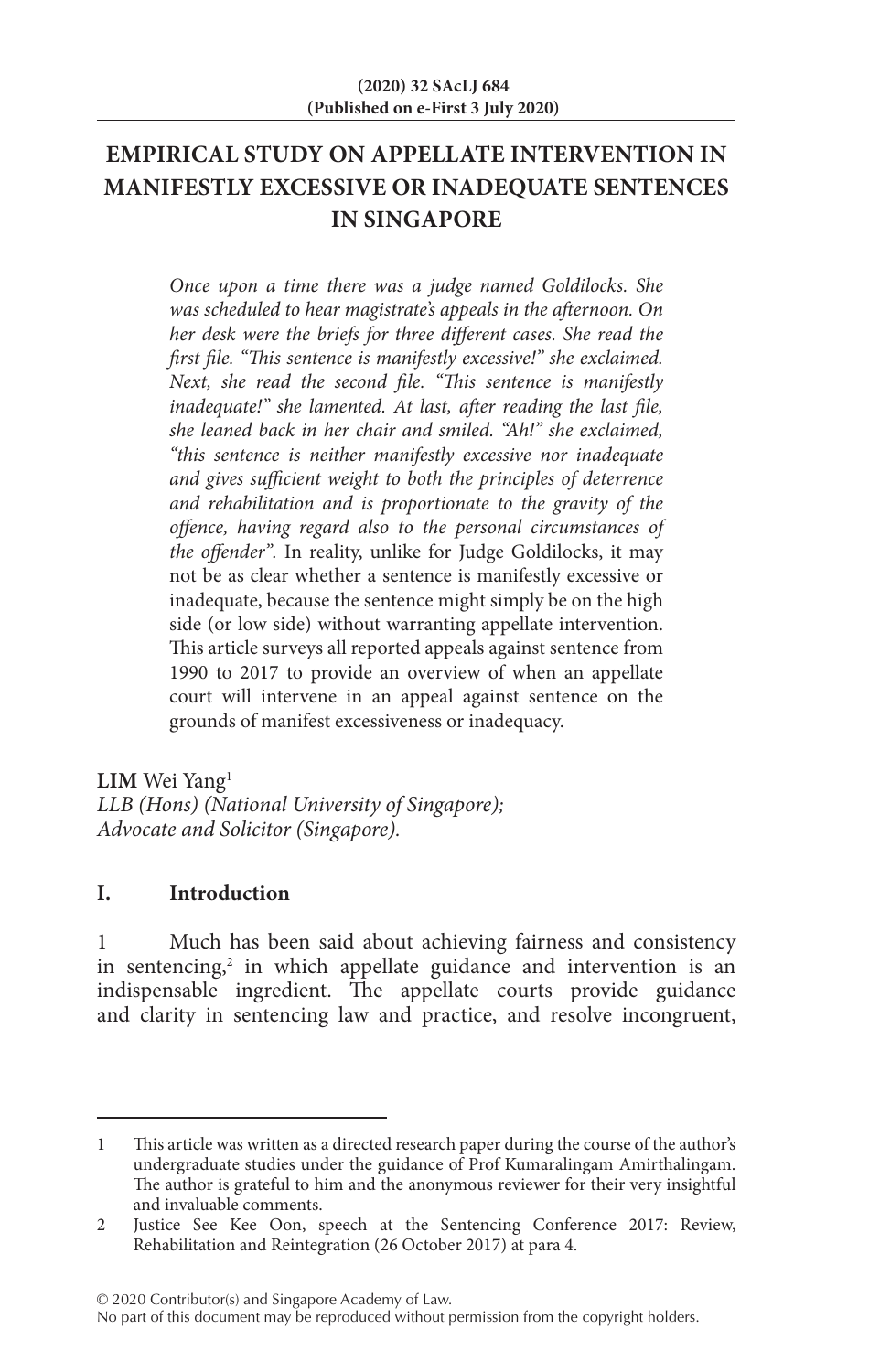contradictory or uneven sentencing precedents and practices.<sup>3</sup> However, relatively little attention has been given to the practice of the appellate courts themselves and whether they themselves have been consistent in their guidance and intervention.

2 It has been observed, albeit anecdotally, that most appeals against sentence are lodged on the grounds of manifest excessiveness or inadequacy,<sup>4</sup> a ground of appeal also found in several other Commonwealth jurisdictions.5 Despite that, surprisingly little has been said about *when* sentences are considered manifestly excessive or inadequate, and it is this dearth of guidance and discussion in Singapore that motivates this study. An oft-quoted exposition by ex-Chief Justice Yong Pung How reads:<sup>6</sup>

> When a sentence is said to be manifestly inadequate, or conversely, manifestly excessive, it means that the sentence is *unjustly lenient or severe*, … *and* requires *substantial alterations rather than minute corrections* to remedy the injustice … [emphasis added in italics and in bold italics]

From this passage there seem to be two requirements before appellate intervention on the ground of manifest excessiveness or inadequacy is justified: First, the sentence must be unjustly lenient or severe. Second, substantial alterations must be required to remedy the injustice. While the first requirement is uncontroversial, the second is intriguing because it seems to import a quantitative threshold that must be met. So far, no exposition has been given by the courts on when an alteration is considered "substantial", and no major empirical studies have been done to examine the pattern of appellate intervention. This article aims to fill this gap in knowledge by determining empirically and quantitatively whether a threshold exists for when alterations are considered "substantial" enough to warrant appellate intervention.

3 The results of this study do not offer strong support for the existence of a quantitative threshold for appellate intervention. A few cases and one commentator suggest that there may be a quantitative threshold of an alteration of at least 25%, but the data shows that there

<sup>3</sup> Chief Justice Sundaresh Menon, opening address at Sentencing Conference 2014: Trends, Tools and Technology (9 October 2014) at para 23.

<sup>4</sup> Justice Chao Hick Tin, "The Art of Sentencing – An Appellate Court's Perspective", speech at Sentencing Conference 2014: Trends, Tools and Technology (9 October 2014) at para 11; *Public Prosecutor v Siew Boon Loong* [2005] 1 SLR(R) 611 at [22]; *Kavitha d/o Mailvaganam v Public Prosecutor* [2017] 4 SLR 1349 at [14]. This is so in Australia as well: Arie Freiberg & Sarah Krasnostein, "Statistics, Damn Statistics and Sentencing" (2011) 21 JJA 73 at 17.

<sup>5</sup> These include Hong Kong, the UK and Canada.

<sup>6</sup> *Public Prosecutor v Siew Boon Loong* [2005] 1 SLR(R) 611 at [22].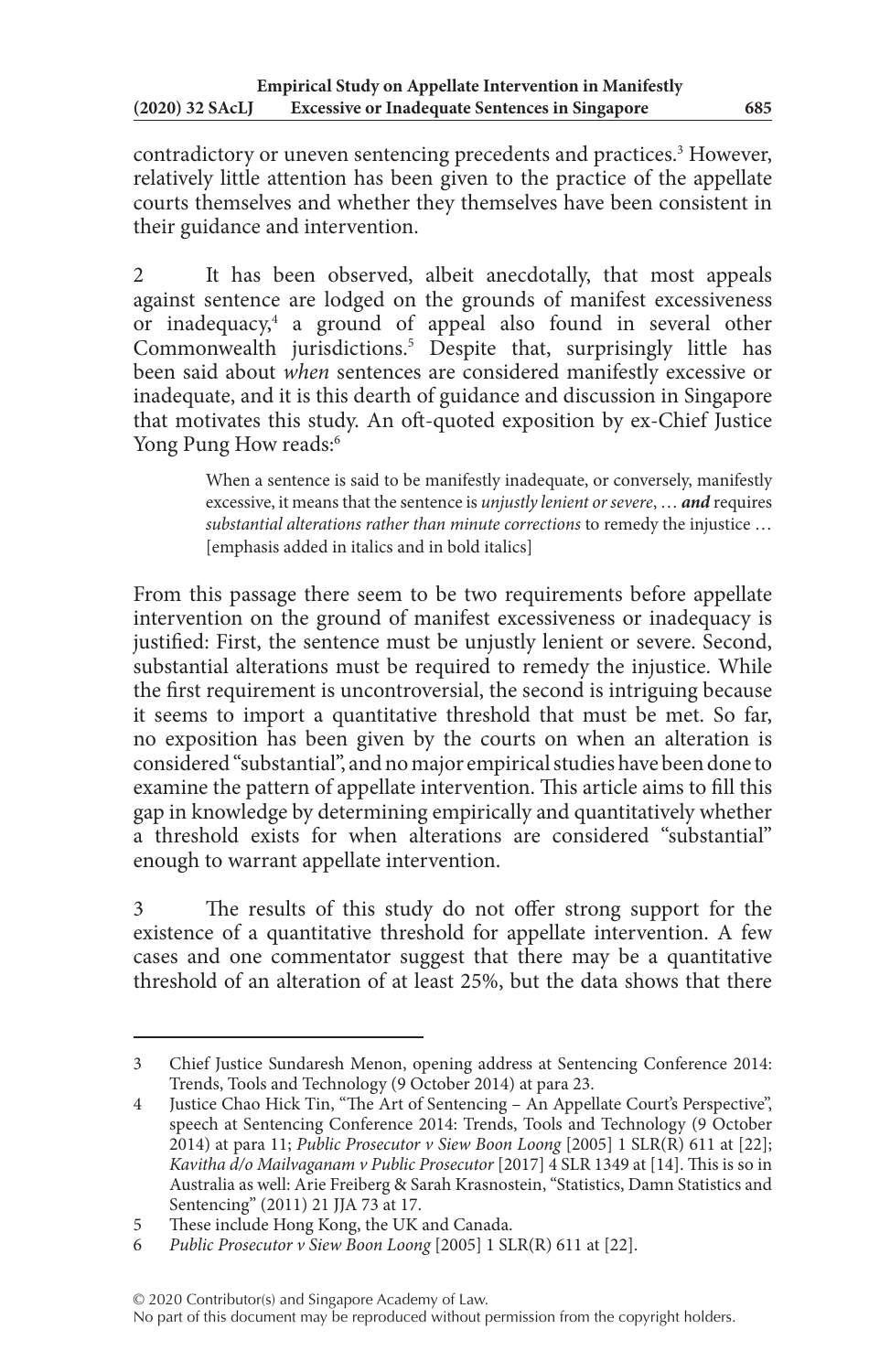is a small but significant proportion of cases in which corrections of less than 25% were made instead. This article considered several explanations for this contradiction, and found that it was unlikely to be due to (a) courts using the term "manifestly excessive or inadequate" loosely and conflating it with other grounds of appeal; (b) differing time periods; or (c) differences in original sentence lengths (for imprisonment terms) or amounts (for fines). Instead, this observation is more likely due to unobservable factors, such as appellate courts not considering the positions taken by other appellate judges, or perhaps not even relying on a quantitative threshold. Part II<sup>7</sup> of this article provides a brief overview of the law and practice regarding the appellate review of sentences, Part III<sup>8</sup> sets out the research methodology, Part IV $\degree$  analyses the data gathered, Part  $V^{10}$  offers several suggestions for improving the approach towards manifestly excessive or inadequate sentences, and Part VI<sup>11</sup> concludes.

#### **II. Appellate review of sentences**

#### *A. Grounds of appeal*

4 The power of an appellate court to modify sentences is found in s 394 of the Criminal Procedure Code<sup>12</sup> ("CPC"), which provides that an appellate court may intervene if the sentence meted out below was (a) wrong in law; or (b) manifestly excessive or inadequate. Section 394 is reproduced here for ease of reference:

> Any … sentence … of a trial court may be reversed or set aside only where the appellate court is satisfied that it was wrong in law or against the weight of the evidence or, in the case of a sentence, manifestly excessive or manifestly inadequate in all the circumstances of the case.

The Court of Appeal has also noted that *in addition* to s 394 of the CPC, appellate intervention is also warranted if:13

> (a) The sentencing judge had made the wrong decision as to the proper factual matrix for the sentence.

- See paras 20–47 below.
- 10 See paras 48–65 below.
- 11 See paras 66–68 below.

<sup>7</sup> See paras 4–14 below.

<sup>8</sup> See paras 15–19 below.<br>9 See paras 20–47 below.

<sup>12</sup> Criminal Procedure Code (Cap 68, 2012 Rev Ed) s 394.

<sup>13</sup> *Public Prosecutor v Kwong Kok Hing* [2008] 2 SLR(R) 684 at [14]–[15], reiterated in *Ang Lilian v Public Prosecutor* [2017] 4 SLR 1072 at [68].

<sup>© 2020</sup> Contributor(s) and Singapore Academy of Law.

No part of this document may be reproduced without permission from the copyright holders.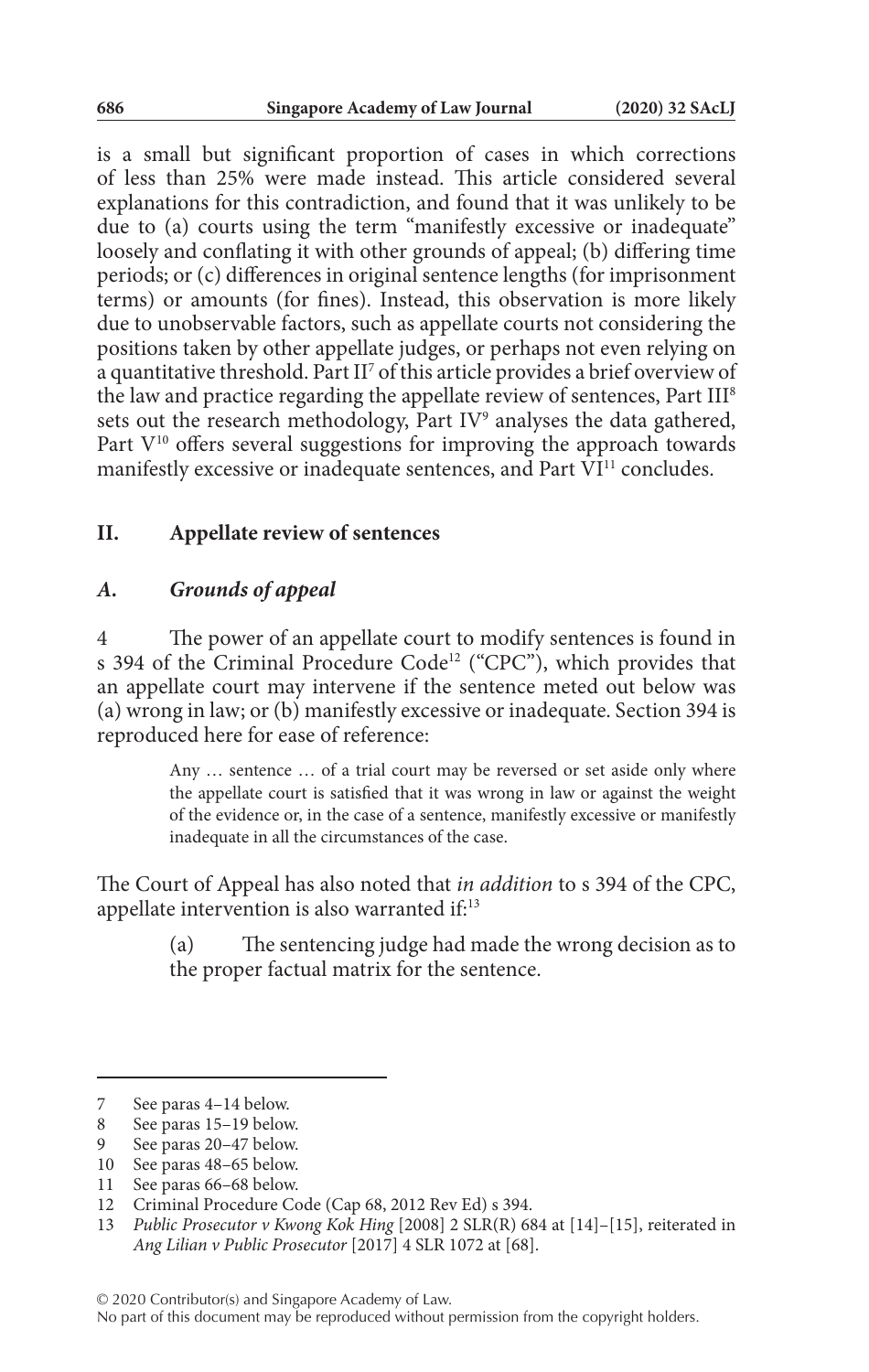(b) The sentencing judge had erred in appreciating the material before him or her.

(c) The sentence was wrong in principle.

There is thus a total of five possible *disjunctive*14 grounds of appeal against sentence. Although s 394 of the CPC provides that a sentence may be set aside if it is "against the weight of the evidence", such language has never been used by the courts in their written judgment in allowing an appeal against sentence. As such, this clause is not analysed as a ground of appeal, although how it might be interpreted and employed is further discussed in Part V below.15

*(1) Wrong in law*

5 A sentence may be considered wrong in law if the judge proceeds on an erroneous view of the underlying policy concern of the offence or punishment,16 or fails to consider the wider public interest.17 An error of law is also committed if the law is misapplied, such as where certain conditions for imposing the initial sentence were not fulfilled,<sup>18</sup> or where a sentencing principle was wrongly applied.<sup>19</sup>

## *(2) Proper factual matrix*

6 A judge will have committed an error with regard to the proper factual matrix of a sentencing if he fails to consider relevant facts that may affect the sentence imposed, $20$  errs in making findings of fact not supported by the evidence, $21$  draws conclusions not supported by the

<sup>14</sup> *Kavitha d/o Mailvaganam v Public Prosecutor* [2017] 4 SLR 1349 at [13]; *Public Prosecutor v Kwong Kok Hing* [2008] 2 SLR(R) 684 at [14].

<sup>15</sup> See paras 48–65 below.

<sup>16</sup> *Public Prosecutor v Wong Wing Hung* [1999] 3 SLR(R) 304 at [8]–[10].

<sup>17</sup> *Ong Chow Hong v Public Prosecutor* [2011] 3 SLR 1093 at [11] and [26]: The sentencing judge proceeded on the basis that the objective of a disqualification order under s 154(2)(*b*) of the Companies Act (Cap 50, 2006 Rev Ed) was "predominantly punitive in nature", and thus failed to take into account the wider public interest.

<sup>18</sup> *Public Prosecutor v Ng Kim Hong* [2014] 2 SLR 245 at [24] and [32]: The lower court's sentence was held to be wrong in law because the sentencing judge was of the view that there were special reasons not to impose a sentence of corrective training, when in fact there were none seen. See also *Public Prosecutor v Chong Hou En* [2015] 3 SLR 222 at [90].

<sup>19</sup> *Navaseelan Balasingam v Public Prosecutor* [2007] 1 SLR(R) 767 at [32].

<sup>20</sup> *Lim Bee Ngan Karen v Public Prosecutor* [2015] 4 SLR 1120 at [63]: This includes failing to take into account the sentences imposed on the accused's co-offenders.

<sup>21</sup> *Kavitha d/o Mailvaganam v Public Prosecutor* [2017] 4 SLR 1349 at [17]: The sentencing judge erred in finding that the offender committed the offence in question for financial gain despite the offender's unchallenged assertion to the contrary.

No part of this document may be reproduced without permission from the copyright holders.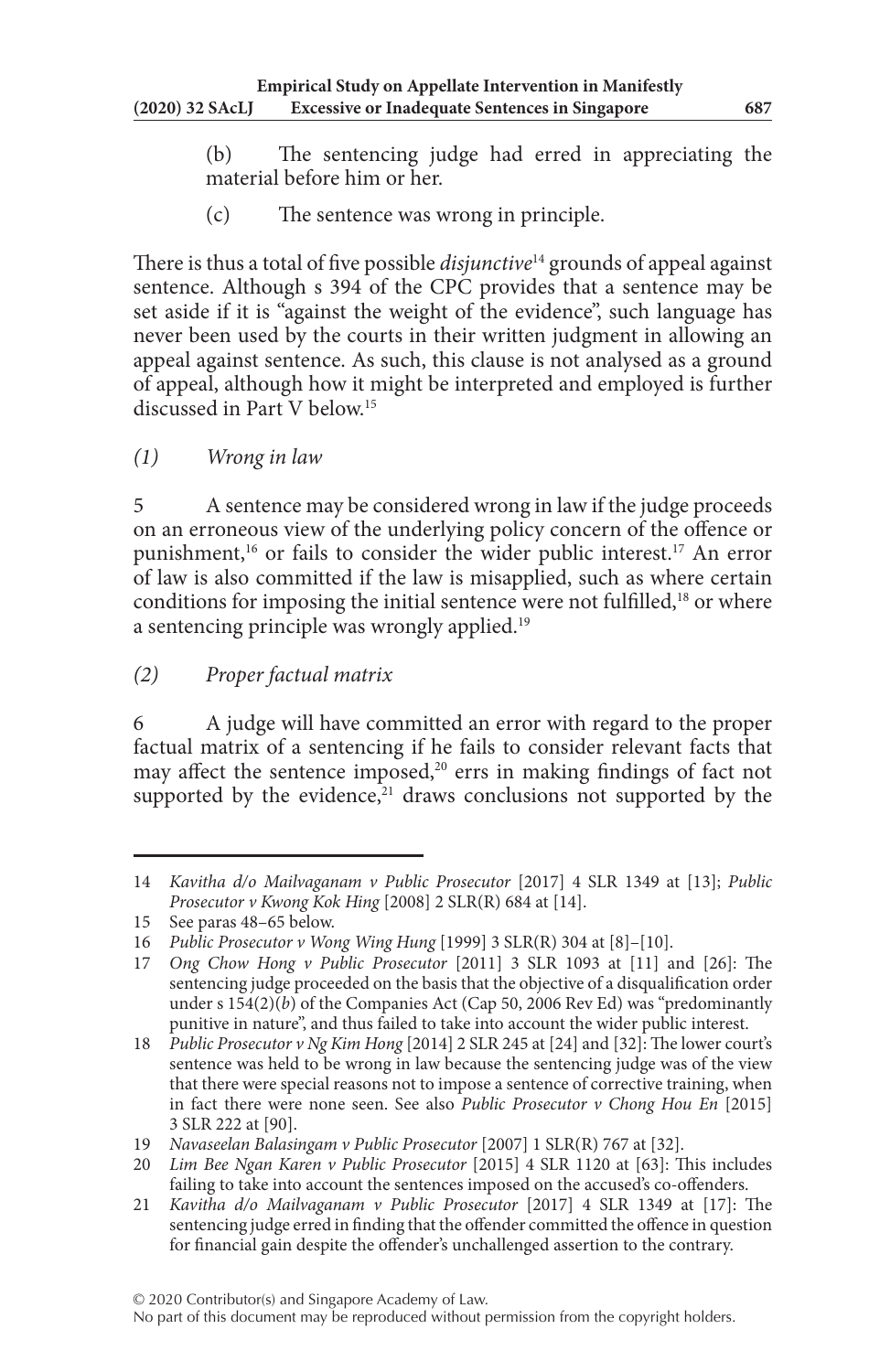facts,<sup>22</sup> or misanalyses the facts.<sup>23</sup> A sentencing judge may also err in appreciating the proper factual matrix through no fault of his or hers, but because the facts were not made known nor clarified before him or her.<sup>24</sup>

## *(3) Appreciating material*

7 A judge will have failed to appreciate the material before him or her if he or she fails properly to appreciate the statement of facts,<sup>25</sup> exaggerates the extent of harm caused,<sup>26</sup> or gives insufficient weight to certain mitigating factors and/or overemphasises aggravating factors.27 In Yap Ah Lai v Public Prosecutor,<sup>28</sup> the sentencing judge was found to have thus erred when he reproduced the same crucial passages of reasoning in two seemingly similar cases.<sup>29</sup>

## *(4) Wrong in principle*

8 A sentence has been regarded as being wrong in principle where the sentencing judge imposes the wrong type of sentence, $30$  fails to consider certain sentencing principles, $31$  or imposes a sentence out of line with precedents.<sup>32</sup> This ground also includes situations where insufficient weight was given to the aggravating circumstances of the case<sup>33</sup> and/or where undue weight was given to mitigating factors, $34$  or if the judge

- 30 *Public Prosecutor v Neo Boon Seng* [2008] 4 SLR(R) 216 at [9].
- 31 *Public Prosecutor v Tan Fook Sum* [1999] 1 SLR(R) 1022 at [36].
- 32 *Public Prosecutor v Soh Lip Yong* [1999] 3 SLR(R) 364 at [29].
- 33 *Public Prosecutor v Syamsul Hilal bin Ismail* [2012] 1 SLR 973 at [43].
- 34 *Public Prosecutor v UI* [2008] 4 SLR(R) 500 at [76].

No part of this document may be reproduced without permission from the copyright holders.

<sup>22</sup> *Kavitha d/o Mailvaganam v Public Prosecutor* [2017] 4 SLR 1349 at [18]: The judge held that the offender was in a "high position of trust" when there was no evidence to suggest this; for another example of this, see *Public Prosecutor v Ang Seng Thor* [2011] 4 SLR 217.

<sup>23</sup> *Public Prosecutor v Kusrini Bt Caslan Arja* [2017] SGHC 94 at [6]–[7]: The Singapore High Court held that the sentencing judge erred for task analysing the case as someone being punished because she was not equipped for a particular task, instead of for her disregard of a child's safety and suffering.

<sup>24</sup> *Lim Hsien Hwei v Public Prosecutor* [2014] 3 SLR 15 at [15]: The sentencing judge seemed to take the position that the offender drove against oncoming traffic while on the wrong side of the road because that was how the charge was framed. In reality, the offender merely made a left turn from a lane which only permitted a right turn. This was only clarified on appeal as the offender was unpresented at the hearing below; see also *Wuu David v Public Prosecutor* [2008] 4 SLR(R) 83 at [19].

<sup>25</sup> *Public Prosecutor v Soh Lip Yong* [1999] 3 SLR(R) 364.

<sup>26</sup> *Angliss Singapore Pte Ltd v Public Prosecutor* [2006] 4 SLR(R) 653 at [48]–[49].

<sup>27</sup> *Tan Sai Tiang v Public Prosecutor* [2000] 1 SLR(R) 33.

<sup>28</sup> [2014] 3 SLR 180.

<sup>29</sup> *Yap Ah Lai v Public Prosecutor* [2014] 3 SLR 180 at [70]–[73]: Similar cases of [tobacco smuggling] that differed in terms of the weight of cigarettes smuggled and the mitigating factors raised.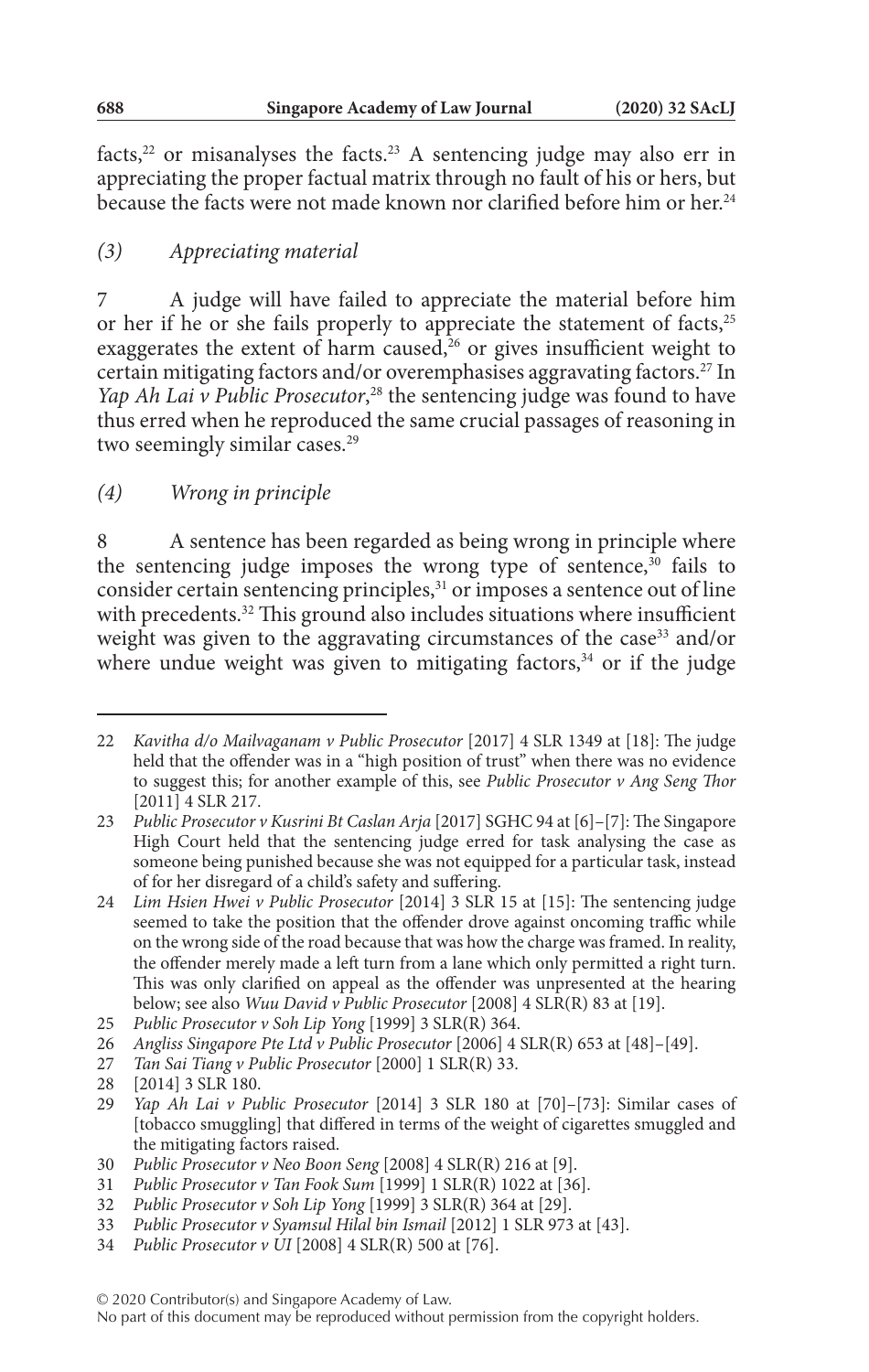failed to appreciate that a certain factor is an important sentencing consideration.35

## *(5) Manifest excessiveness or inadequacy*

9 A manifestly excessive or inadequate sentence is one that is unjustly lenient or severe and requires substantial alterations to remedy the injustice.36 Sentences have also been said to be manifestly excessive or inadequate if they fail to accommodate mitigating or extenuating circumstances or factors, $37$  if they are plainly out of line with an established benchmark,<sup>38</sup> or if they reflect only one sentencing principle (for example, deterrence) when they should reflect more (for example, both deterrence and retribution).<sup>39</sup>

## *B. Distinguishing manifestly excessive or inadequate sentences*

10 However, the grounds of appellate intervention do not all operate in the same way. Sentences that are manifestly excessive or inadequate must be clearly distinguished from the other four disjunctive grounds mentioned above for two reasons.

11 Firstly, manifest excessiveness or inadequacy is conceptually different from the errors that form the basis of the other four grounds of appeal (collectively "sentencing errors"). Alleging that a sentencing error has been committed is to impugn the *process* by which the sentencing judge arrived at the sentence.<sup>40</sup> An error at any step in the process renders the result objectionable, regardless of what the final sentence is. In other words, the ends do not justify the means. On the other hand, in assessing whether a sentence is manifestly excessive or inadequate, the focus is on the *outcome* of the sentencing process. In such situations, the sentencing judge may have applied the correct principles and considered all the

© 2020 Contributor(s) and Singapore Academy of Law.

No part of this document may be reproduced without permission from the copyright holders.

<sup>35</sup> *Kavitha d/o Mailvaganam v Public Prosecutor* [2017] 4 SLR 1349.

<sup>36</sup> *Public Prosecutor v Siew Boon Loong* [2005] 1 SLR(R) 611 at [22].

<sup>37</sup> *Sim Boon Chai v Public Prosecutor* [1982] 1 MLJ 353, cited in *Public Prosecutor v Mohammed Liton Mohammed Syeed Mallik* [2008] 1 SLR(R) 601 at [83].

<sup>38</sup> *Tuen Huan Rui Mary v Public Prosecutor* [2003] 3 SLR(R) 70, cited in Public Prosecutor v Mohammed *Liton Mohammed Syeed Mallik* [2008] 1 SLR(R) 601 at [83].

<sup>39</sup> *Moey Keng Kong v Public Prosecutor* [2001] 2 SLR(R) 867; cited in *Public Prosecutor v Mohammed Liton Mohammed Syeed Mallik* [2008] 1 SLR(R) 601 at [83].

<sup>40</sup> The term "procedural reasonableness" has been employed by other academics. See Briana Lynn Rosenbaum, "Sentence Appeals in England: Promoting Consistent Sentencing through Robust Appellate Review" (2013) 14 J App Prac & Process 81 at 88.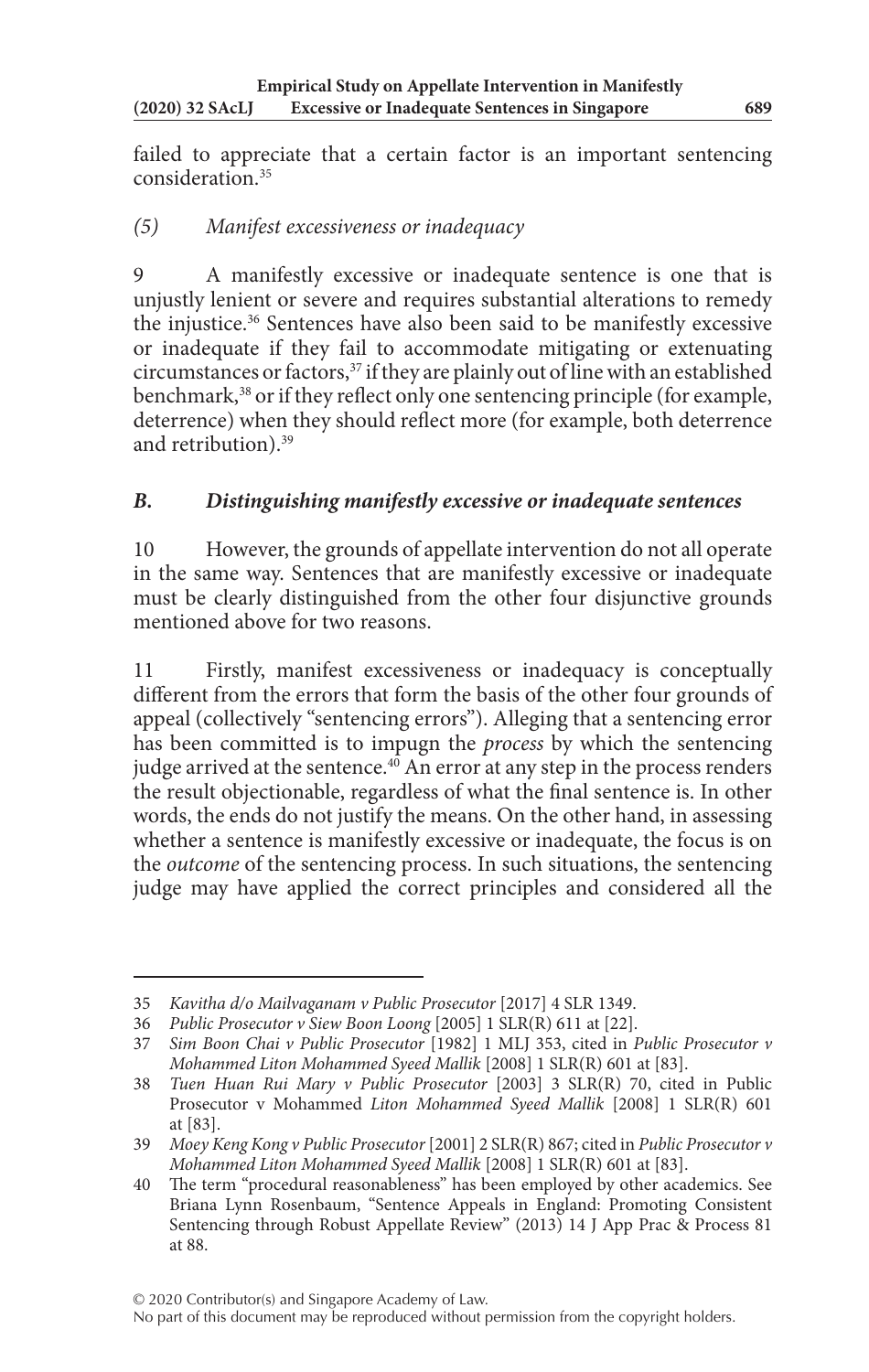relevant factors, but nevertheless imposed a sentence that is too low or high in the eyes of the appellate court.

12 Secondly, the extent of intervention required in manifestly excessive or inadequate sentences and sentencing errors differ. When a sentence is said to be manifestly excessive or inadequate, the threshold for intervention is whether *substantial alterations* must be made to the sentence.<sup>41</sup> The mere fact that the appellate court would have imposed a different sentence is not sufficient grounds for intervention.<sup>42</sup> On the other hand, no minimum alteration exists where the case involves a sentencing error. Instead, the court may determine the sentence *afresh* on the basis of the correct facts and/or principles.43 As the Singapore High Court in *Angliss Singapore Pte Ltd v Public Prosecutor*<sup>44</sup> put it:<sup>45</sup>

> The *mere fact that an appellate court would have awarded a higher or lower sentence* than the trial judge is not sufficient to compel the exercise of its appellate powers, *unless* it is coupled with a failure by the trial judge to appreciate the facts placed before him or where the trial judge's exercise of his sentencing discretion was contrary to principle and/or law. [emphasis added]

13 Different thresholds exist because different degrees of deference are accorded to the sentencing judge in each situation. Where no sentencing error is committed, appellate courts ostensibly accept that different judges have different sentencing tendencies, and that intervention is unnecessary as long as the judge acts within the boundaries of his or her discretion. This is because sentencing is a discretionary exercise, and as a general rule the discretion of the judge is not lightly disturbed<sup>46</sup> unless he or she oversteps his or her discretion by imposing a sentence that is "substantially" out of the norm.<sup>47</sup> However, this is not the case where the judge makes an error. The error vitiates the propriety of the judge's exercise of discretion, and makes it improper for the appellate courts to grant *any* deference to him or her.<sup>48</sup>

<sup>41</sup> *Public Prosecutor v Siew Boon Loong* [2005] 1 SLR(R) 611 at [22]; *Public Prosecutor v UI* [2008] 4 SLR(R) 500 at [14].

<sup>42</sup> *Chan Chun Hong v Public Prosecutor* [2016] 3 SLR 465 at [139].

<sup>43</sup> *Kavitha d/o Mailvaganam v Public Prosecutor* [2017] 4 SLR 1349 at [15] and [20]; *Lim Bee Ngan Karen v Public Prosecutor* [2015] 4 SLR 1120 at [63]; *Yap Ah Lai v Public Prosecutor* [2014] 3 SLR 180 at [74]. In other jurisdictions, this is referred to as a sentence being determined *de novo*.

<sup>44</sup> [2006] 4 SLR(R) 653.

<sup>45</sup> *Angliss Singapore Pte Ltd v Public Prosecutor* [2006] 4 SLR(R) 653 at [14].

<sup>46</sup> *Public Prosecutor v Ali bin Bakar* [2012] SGHC 83 at [5].

<sup>47</sup> *Public Prosecutor v Siew Boon Loong* [2005] 1 SLR(R) 611 at [22].

<sup>48</sup> *Kavitha d/o Mailvaganam v Public Prosecutor* [2017] 4 SLR 1349 at [15].

No part of this document may be reproduced without permission from the copyright holders.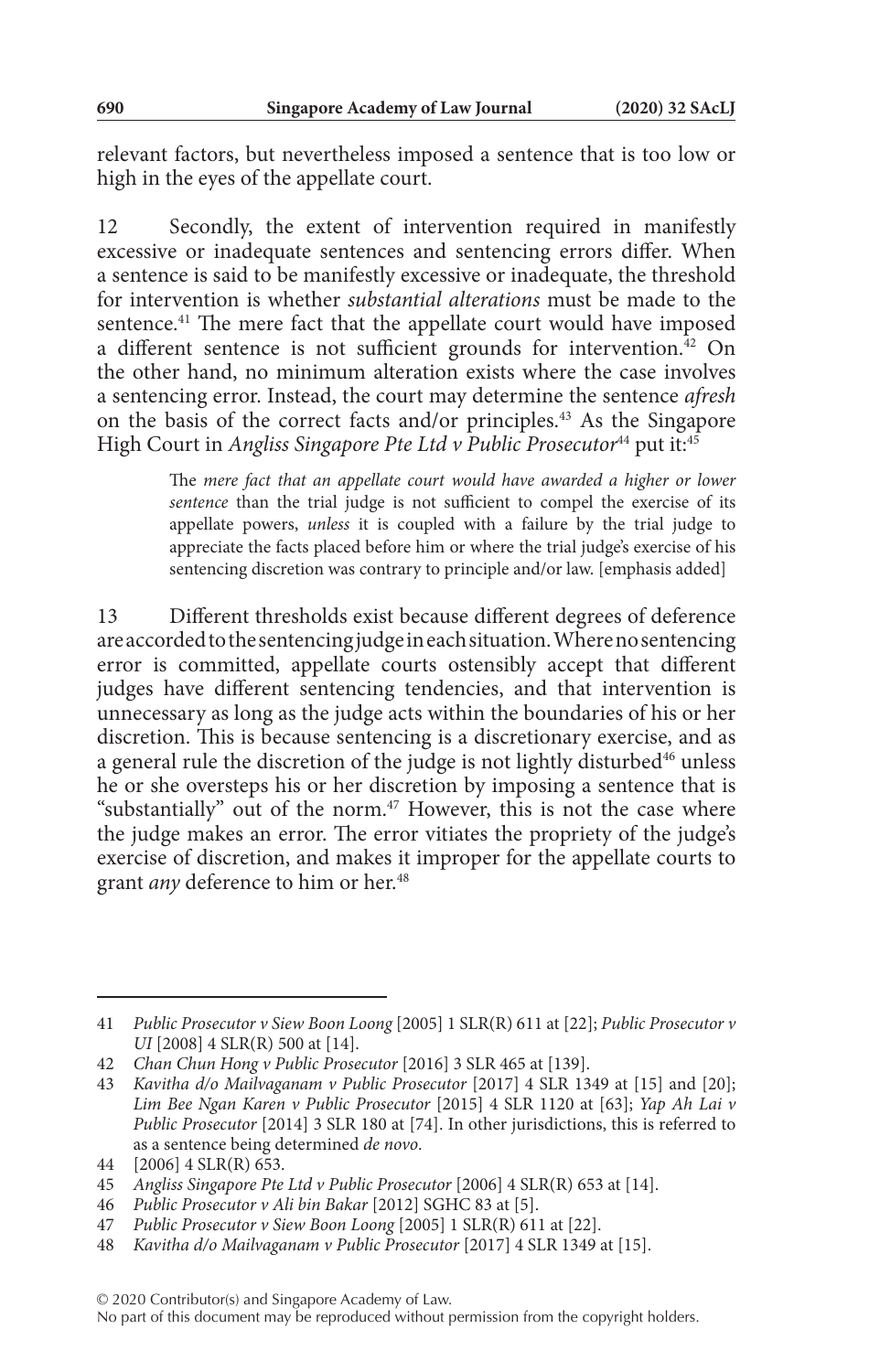14 Thus, while sentencing errors and manifestly excessive or inadequate sentences are related in the sense that sentencing errors are likely to result in manifestly excessive or inadequate sentences, the two broad grounds of appeal should be distinguished because of their different foci. Given the higher threshold for intervening with manifestly excessive or inadequate sentences, one might expect to see smaller alterations to the sentence imposed in appeals allowed for sentencing errors. Even though a sentence that is imposed in error may also be manifestly excessive or inadequate, one can expect the smallest alteration for a manifestly excessive or inadequate sentence to be larger than the smallest alteration for a sentence imposed in error.

## **III. Methodology**

15 There has hitherto been no major empirical study, whether local or overseas, that sheds light on what a manifestly excessive or inadequate sentence is. The closest anyone has come to quantifying this is Kow Keng Siong, who observed that a sentence will be manifestly excessive or inadequate if it is "at least about 25% more (or less) than the appropriate sentence".49 This study thus aims to build upon and/or confirm Kow's observations by way of an empirical analysis with the most up-to-date information available at the time of writing.

<sup>49</sup> Kow Keng Siong, *Sentencing Principles in Singapore* (Academy Publishing, 2009) at para 36.058. While this observation may be valid, the five cases are cited in support of this observation do not offer strong support. Three of the cases (Ong *Tiong Poh v Public Prosecutor* [1998] 2 SLR(R) 547; *Tay Kim Kuan v Public Prosecutor* [2001] 2 SLR(R) 876; and *Phua Mong Seng v Public Prosecutor* [2001] 3 SLR(R) 602) involve the enhancement of the accused's sentence despite no appeal being lodged by the Prosecution. While this may have been more common in the past, this no longer seems to be common practice by our courts, which have in recent times expressed an unwillingness to enhance an offender's sentence in the absence of an appeal by the Prosecution in order to not discourage appellants from exercising their right to appeal because of undue anxiety over the possibility of an enhanced sentence (*Wong Hoi Len v Public Prosecutor* [2009] 1 SLR(R) 115 at [21]; see also *Lee Chiang Theng v Public Prosecutor* [2012] 1 SLR 751 at [43]; *Chan Siak Huat v Public Prosecutor* [2012] 2 SLR 1093; *Ang Jeanette v Public Prosecutor* [2011] 4 SLR 1; *Chan Chun Hong v Public Prosecutor* [2016] 3 SLR 465 at [142]). Between 2014 and 2017, there is only one reported case where an offender's sentence was enhanced on her appeal, and that was due to her "deplorable lack of remorse" (*Ang Lilian v Public Prosecutor* [2017] 4 SLR 1072 at [84]). The remaining two cases involve errors committed by the sentencing judge and thus, strictly speaking, not instances where the sentence was manifestly excessive or inadequate (*Public Prosecutor v Soh Lip Yong* [1999] 3 SLR(R) 364 at [37]; *Mohd Shahrin bin Shwi v Public Prosecutor* [1996] 3 SLR(R) 174 at [22]).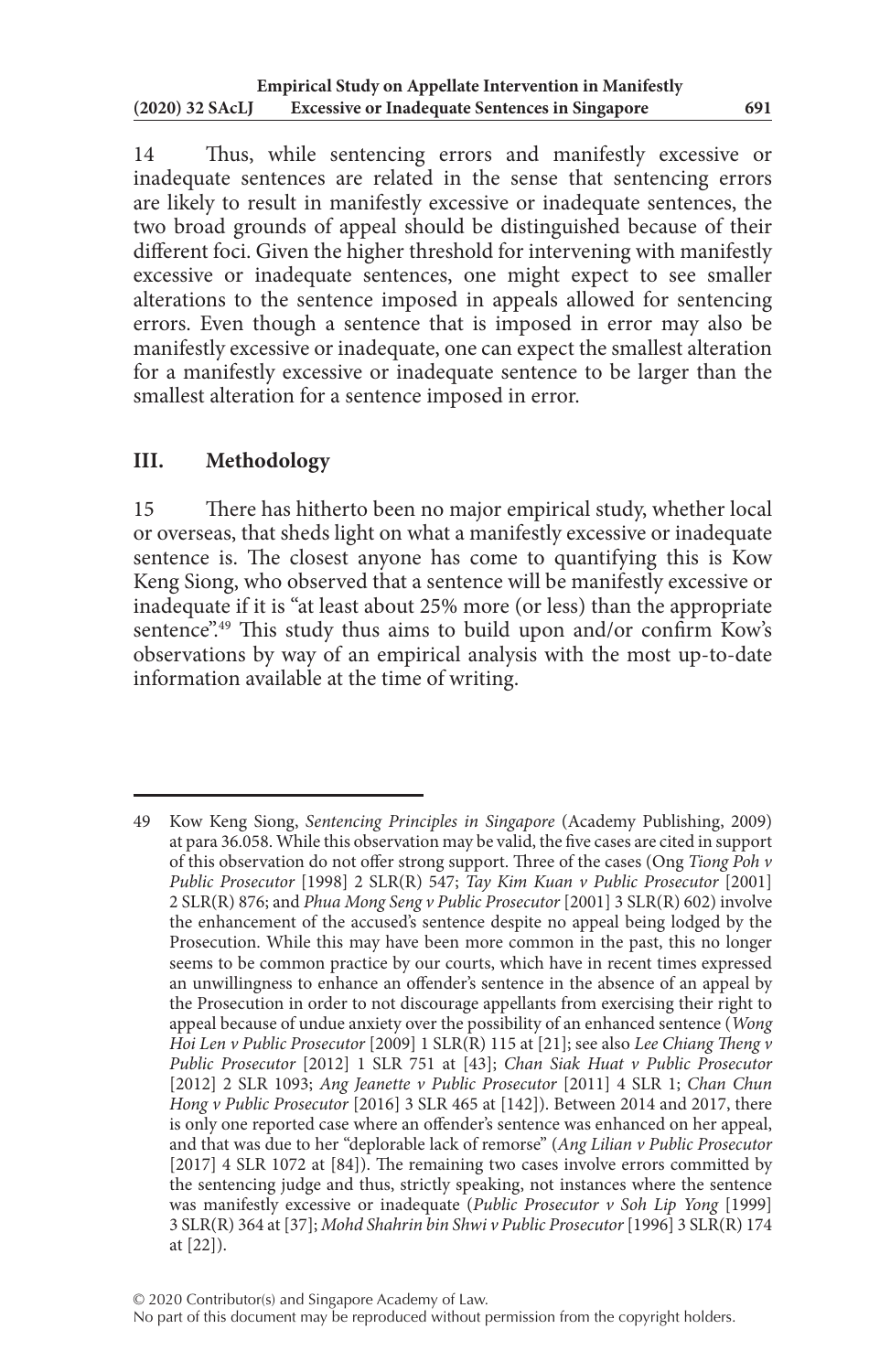#### *A. Search strategy*

16 This study surveys all cases of reported appeals against sentence to the Supreme Court between 1990 and 2017, both years inclusive. The data search was conducted exclusively on LawNet.<sup>50</sup> The search terms "magistrate's appeal", "magistrate\* appeal"51 and "MA" were used to search for appeals from the State Courts to the High Court, and the terms "criminal appeal\*" and "CCA" were used to search for appeals from the High Court to the Court of Appeal (although it was possible to appeal from the Supreme Court to the Judicial Committee of the Privy Council until early 1994, there are no appeals against sentence to the Privy Council). The cases obtained were then examined, and those that did not involve an appeal against sentence were excluded, leaving a total of 639 cases.<sup>52</sup>

#### *B. Data*

17 The cases were selected over a long time period in order to maximise the statistical power of this study, even though the cases from the early 1990s and 2000s may not be as relevant because the judges who heard appeals against sentence then are no longer sitting on the Supreme Court bench. Unreported cases are excluded from this study because of their limited precedential value:53 not only is it impossible to determine the grounds on which the lower court's sentence was set aside, but any particular facts or circumstances that might warrant minute corrections to the sentence will also not be captured. A breakdown of the number of cases from each court per year is illustrated in Figure 1. For the purpose of the foregoing analysis, appeals to both courts are aggregated because there is no discernible difference in the approach by each court in determining the manifest excessiveness or inadequacy of the sentence imposed.

<sup>50</sup> LawNet website https://www.lawnet.sg/lawnet/web/lawnet/home (accessed 8 May 2020).

<sup>51</sup> The "\*" represents a Boolean wildcard character.

<sup>52</sup> Note: The dataset includes the case of *Lin Bin v Public Prosecutor* [2005] SGHC 213: This was an appeal against conviction where the sentence was set aside for being manifestly inadequate even though there was no appeal against the sentence by either party. This is the only such case uncovered.

<sup>53</sup> *Ong Chee Eng v Public Prosecutor* [2012] 3 SLR 776 at [33]; *Yap Ah Lai v Public Prosecutor* [2014] 3 SLR 180 at [11(d)]. Although the phrase "unreported cases" may also refer to cases that are not published in any law reports, this article uses the phrase to refer to cases with no written grounds of decision because this is the nomenclature adopted by the courts.

No part of this document may be reproduced without permission from the copyright holders.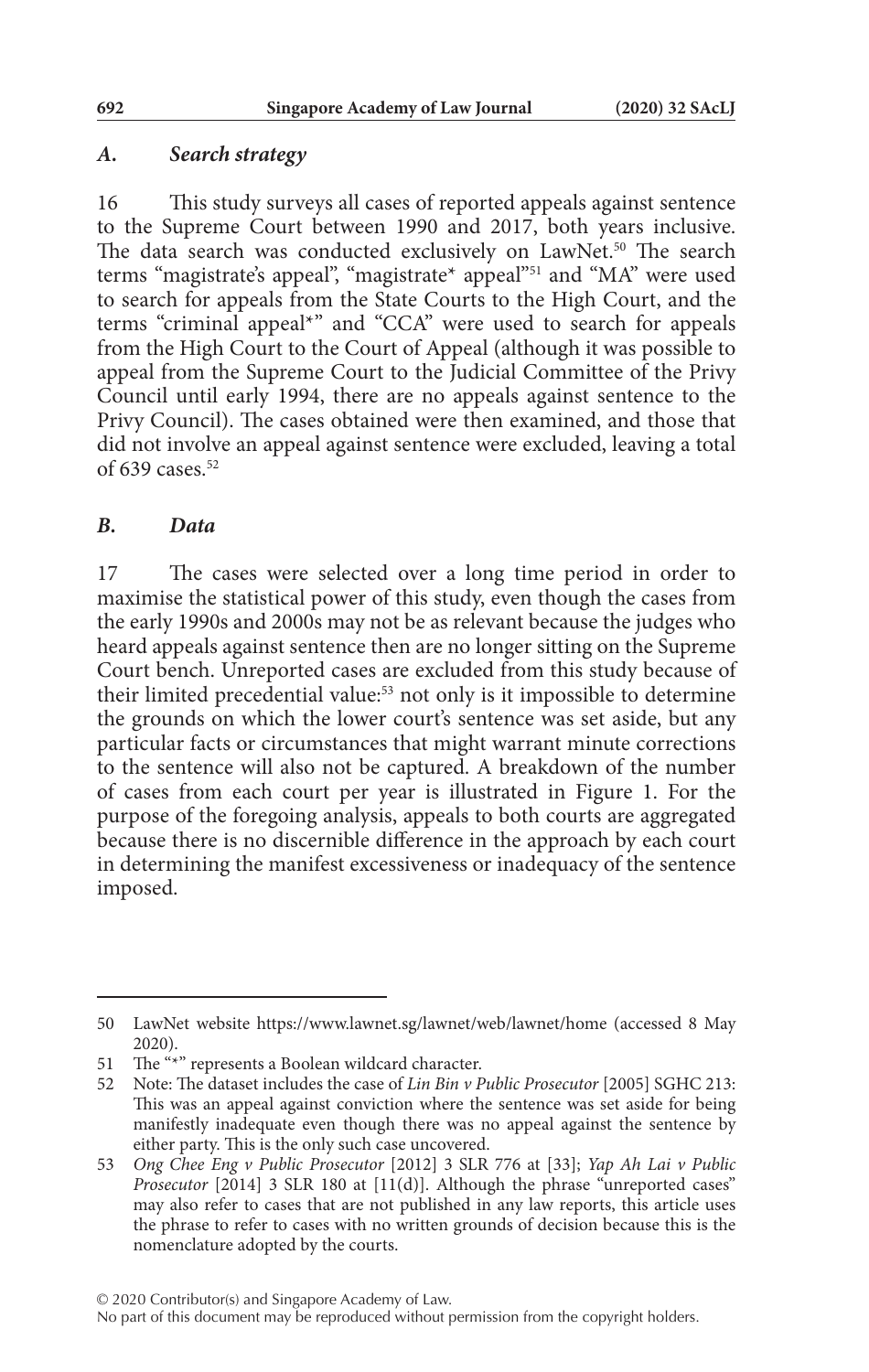

**Figure 1: Number of reported appeals against sentence per year**

## *C. Variables*

## *(1) Independent variable ("IV") and sample*

18 The sample for this study comprises cases which are decided on the grounds of manifest excessiveness or inadequacy (*N*=488), represented graphically in Figure 2 below. A case is deemed to have been decided on this ground under the following conditions:

> (a) The court finds that the sentence is (or is not) manifestly excessive or inadequate. These cases are included even if multiple grounds of appellate intervention are present because the finding that the sentence was manifestly excessive or inadequate indicates that the appellate court would have intervened *even if* no error was present.

> (b) The appellant argues that the sentence is manifestly excessive or inadequate and the appellate court allows the appeal but does not specify the ground(s) on which it intervenes, provided that either one of two further sub-conditions are met: (i) the reasons provided for intervention are similar to the reasons given for intervening with a manifestly excessive or inadequate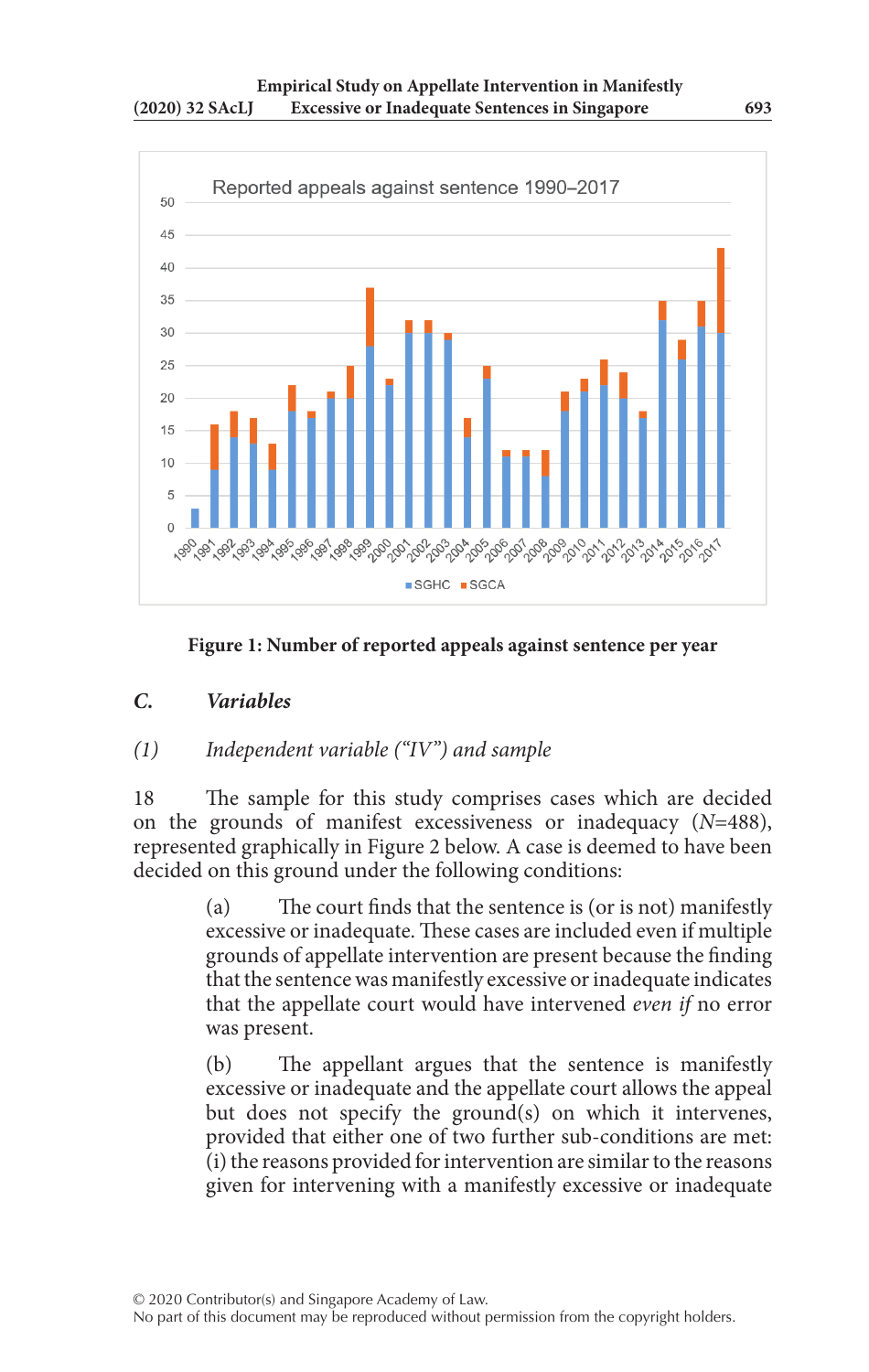sentence;<sup>54</sup> or (ii) the reasons do not clearly disclose any other grounds for intervention.55 It is important to distinguish the *grounds* of appellate intervention<sup>56</sup> from the *reasons* for intervention. The latter may take many different forms, such as the sentence being out of line with the precedents,<sup>57</sup> or that the sentencing judge failed to take into account or give adequate weight to certain aggravating or mitigating factors.<sup>58</sup> The cases that this paragraph refers to are those in which the court provides the *reasons* but not the *grounds* for intervention.

(c) No specific grounds of appeal *and* grounds for intervention are provided in the judgment. Where a petition of appeal does not explicitly plead a specific ground for intervention, courts have nevertheless proceeded to consider whether the sentence was manifestly excessive or inadequate.<sup>59</sup> Accordingly, if the appeal is allowed, and the reasons given do no clearly disclose other grounds for intervention, one may reasonably infer that the sentence was decided on the grounds of manifest excessiveness or inadequacy.<sup>60</sup>

(d) No appeal is lodged against sentence, but the sentence is reduced or enhanced on the grounds of manifest excessiveness or inadequacy.

<sup>54</sup> For example, that the sentence was not warranted in the circumstances of the case (*Kalaiarasi d/o Marimuthu Innasimuthu v Public Prosecutor* [2012] 2 SLR 774; *Teo Kok Leong Kevin v Public Prosecutor* [2010] SGHC 281 at [5]; *Ganesh s/o M Sinnathamby v Public Prosecutor* [2008] 1 SLR(R) 495) or out of line with precedents, or where the judge failed to take into consideration certain factors.

<sup>55</sup> Examples of clearly disclosing other grounds is where the sentence was based on some erroneous interpretation of statute.

<sup>56</sup> *Viz*, (a) wrong in law; (b) wrong in principle; (c) wrong decision as to the proper factual matrix; (d) error in appreciating the material before him or her; and (e) manifestly excessive or inadequate (see para 4 above).

<sup>57</sup> *Public Prosecutor v Prem Hirubalan* [2016] SGHC 156 at [2]; *Knight Glenn Jeyasingam v Public Prosecutor* [1992] 1 SLR(R) 523 at [24].

<sup>58</sup> *Public Prosecutor v Tay Sheo Tang Elvilin* [2011] 4 SLR 206; *Bachoo Mohan Singh v Public Prosecutor* [2009] 3 SLR(R) 1037; *Chan Kum Hong Randy v Public Prosecutor* [2008] 2 SLR(R) 1019; *Public Prosecutor v Hue An Li* [2014] 4 SLR 661.

<sup>59</sup> *Lim Mong Hong v Public Prosecutor* [2003] 3 SLR(R) 88 at [48] *ff*.

<sup>60</sup> Even though this approach risks over-including cases in the sample, it is submitted that such risk is inevitable because these cases must ultimately either be categorised under one (or more) ground(s) of appeal, and including them under another ground of review runs the risk of over-including cases on *that* ground. It would seem odd to classify a case as one involving an error if one does not identify what that error is.

No part of this document may be reproduced without permission from the copyright holders.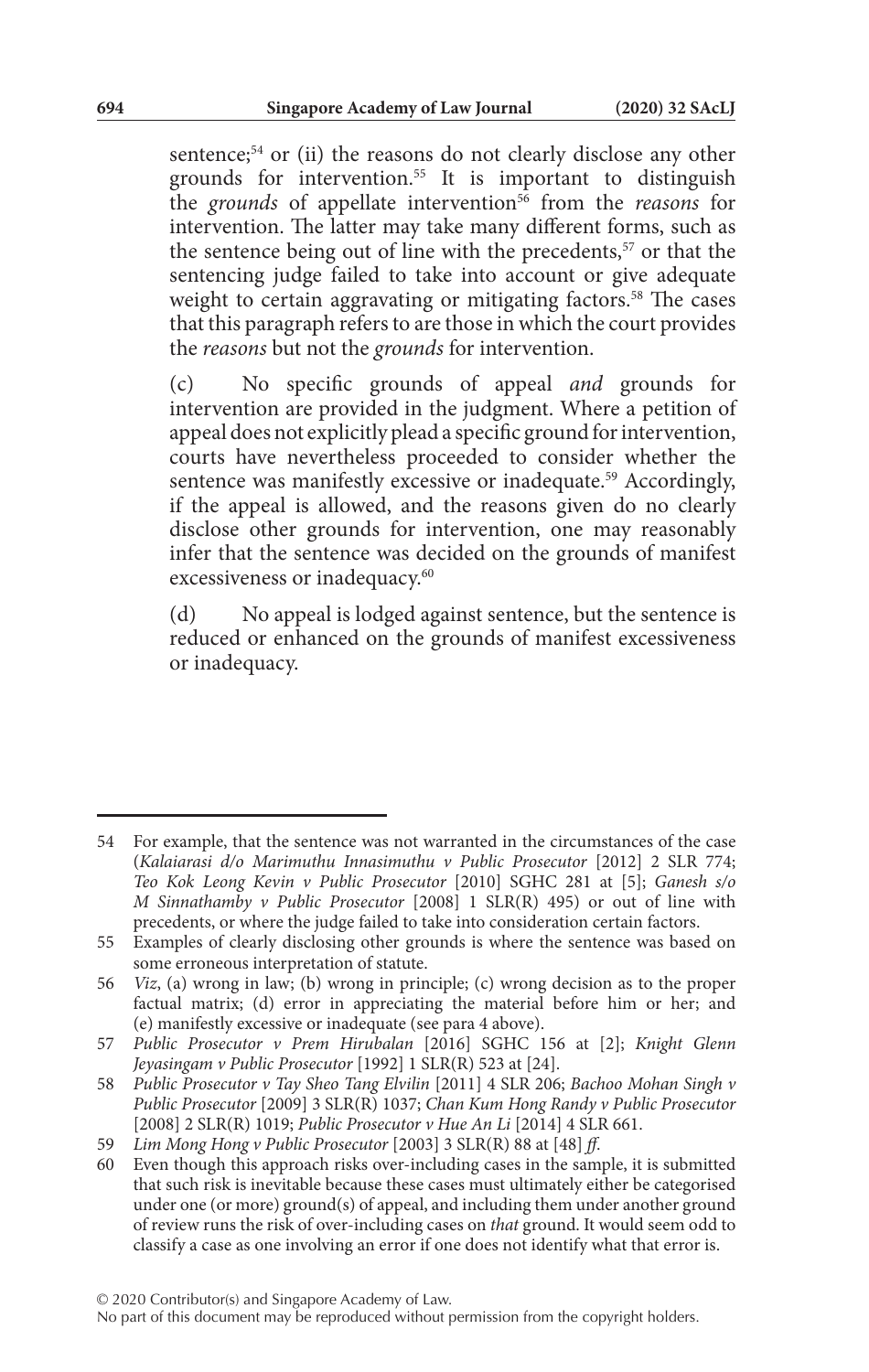

**Figure 2: Number of cases decided on the grounds of manifest excessiveness or inadequacy per year**

## *(2) Dependent variable*

19 The dependent variable for this study is the percentage change in sentence in the relevant sentence(s) that court is concerned with. Changes in sentence are measured in percentage terms in order to (a) facilitate comparison between different types of sentences imposed (that is, it makes it possible to compare a reduction in a fine and a reduction in an imprisonment term); and (b) account for sentences of different lengths or amounts. While parties may appeal against one or more sentences, not every change in sentence is relevant. Since changes to individual sentences often inevitably affect the global sentence, measuring both would result in double-counting. The relevant metric is thus the sentence(s) the court found to be manifestly excessive or inadequate. If the court finds that the aggregate sentence is manifestly excessive or inadequate, but not the individual sentences, $61$  then changes to the latter are ignored, $62$  and *vice versa*. 63

<sup>61</sup> See, *eg*, *Mohamed Shouffee bin Adam v Public Prosecutor* [2014] 2 SLR 998.

Adjustments might be made to the individual sentences in achieving an appropriate aggregate. See, *eg, Poh Boon Kiat v Public Prosecutor* [2014] 4 SLR 892 and *Lim Seng Soon v Public Prosecutor* [2015] 1 SLR 1195.

<sup>63</sup> *Loo Pei Xiang Alan v Public Prosecutor* [2015] 5 SLR 500: In the unusual case where the individual sentences are increased but the aggregate sentence is decreased by running the sentences concurrently instead of consecutively, the change in aggregate sentence is disregarded unless the court also explicitly states that the initial aggregate sentence was manifestly excessive. This is because in such situations, all that can be *(cont'd on the next page)*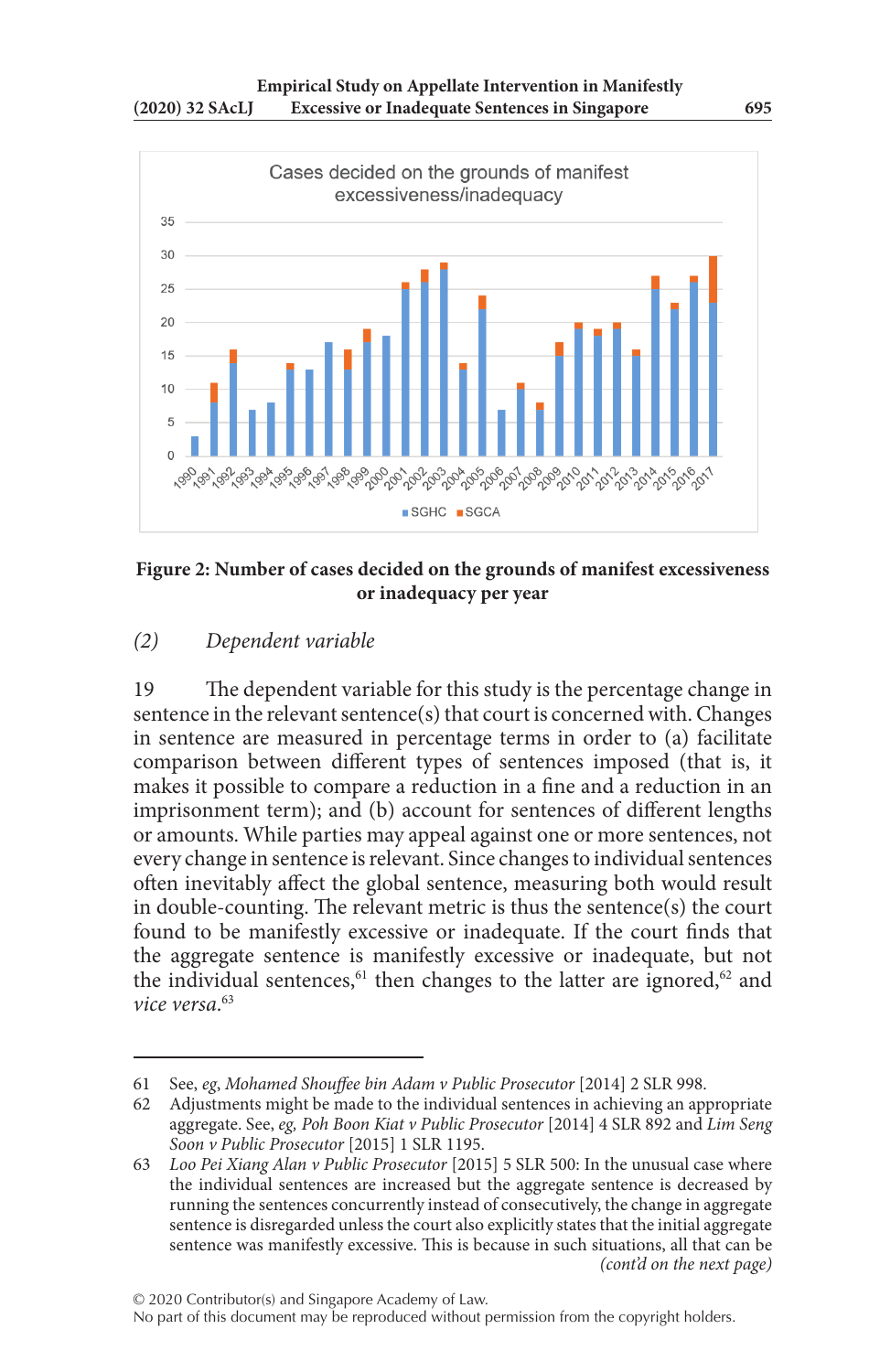#### **IV. Analysis**

20 Of the 488 cases in the sample, there were 275 cases where at least one appeal was allowed. The remaining 213 cases were dismissed. This in turn yielded 338 instances (that is, the sentence for an offence that the offender was charged with)<sup>64</sup> where the sentence was altered. Of these, 251 instances involved a change in the sentence quantum, while 87 instances involved a change in the sentence type (represented graphically in Figure 3 below). Cases involving a change in the type of sentence are excluded from the scope of this study because it is impossible to quantify the difference between the various types of sentences.



**Figure 3: Breakdown of results of instances of successful appeals**

21 The data is spread across an extremely wide range of 10%–39,900% (see Figure 4 below), with a mean of 281.60%. However, the mean's function as a measure of central tendency is impaired because it is heavily distorted by an instance of a  $39,900\%$  change.<sup>65</sup> Accordingly,

inferred is that running the enhanced sentences consecutively would be manifestly excessive. It *cannot* be inferred that the initial aggregate sentence was *also* manifestly excessive: *Chua Whye Woon v Public Prosecutor* [2016] SGHC 189; *Soh Guan Cheow Anthony v Public Prosecutor* [2017] 3 SLR 147.

<sup>64</sup> Note: A single case may have multiple instances if the offender or Prosecution appeals against sentence for multiple charges.

<sup>65</sup> *Public Prosecutor v Lee Seck Hing* [1992] 2 SLR(R) 374: Sentence increased from one day to one year.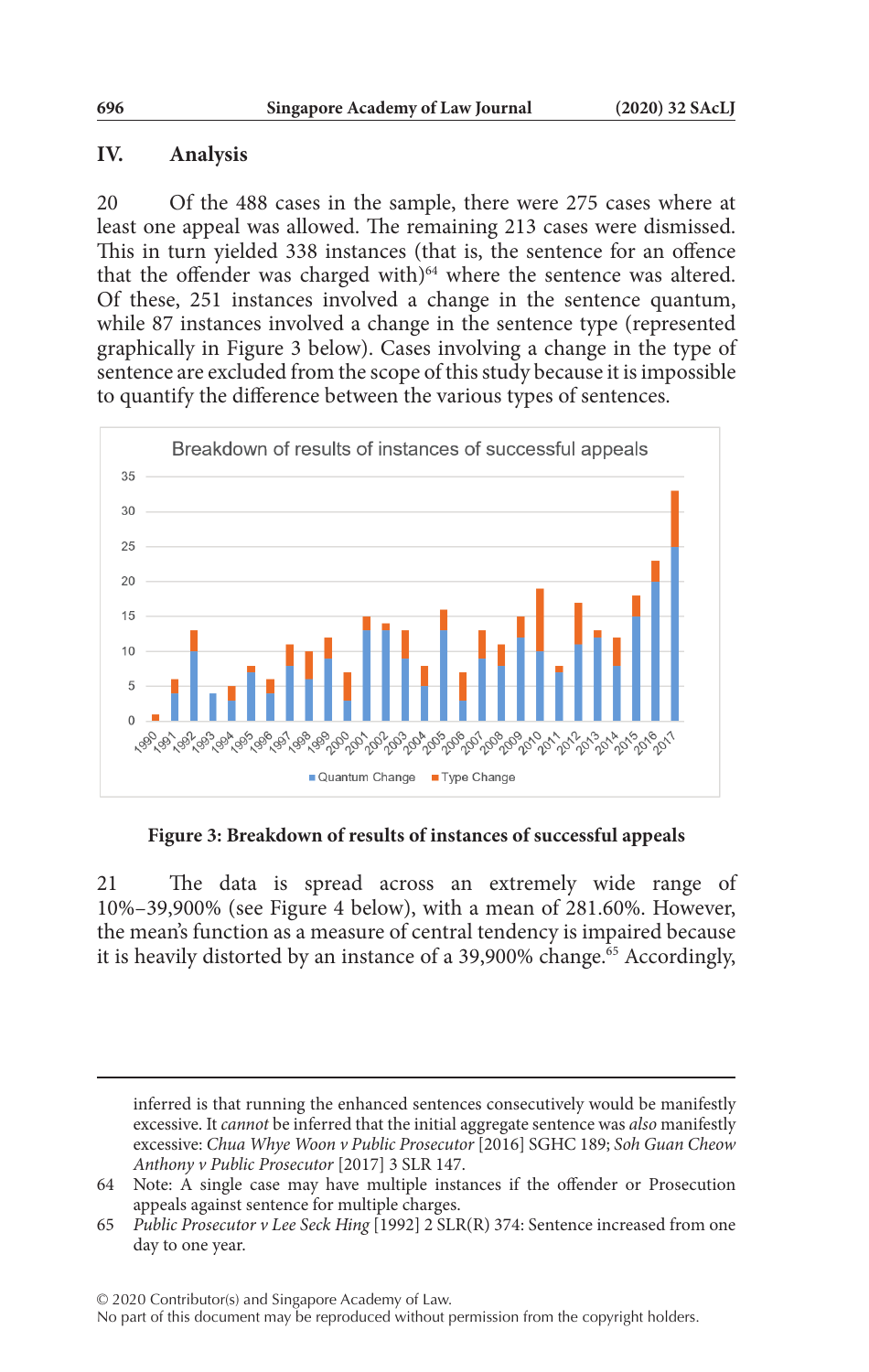the quartile boundary values,<sup>66</sup> which are 38.75%, 55.56%, 100% and 39,900% respectively, are more helpful in identifying the most common alterations to sentences. It indicates that half of the sentences were altered by ≤55.56%, a large majority (75%) of instances were altered by ≤100%. The data also indicated that 69.32% of sentences underwent a change of ≥50%. Figure 4 below provides a visual representation of the data, several aspects of which merit further discussion.



**Figure 4: Distribution of percentage changes in sentence**

### *A. Significance of peaks*

22 What immediately stands out in Figure 4 are the two major peaks and three minor peaks. The major peaks correspond to percentage changes of ≥100% ( $N=75$ ) and 50% ( $N=45$ ), which account for 29.88% and 17.93% of sentences respectively. The percentage of sentences altered by 100% (*N*=24) is 9.56%, although this is not reflected in Figure 4. The minor peaks correspond to 25% (*N*=14), 33.3% (*N*=17) and 67% (*N*=16),

<sup>66</sup> That is, if the percentage change in each instance is arranged in ascending order, the lowest one quarter (*ie*, the first quartile) of instances would have percentage changes of 38.75% and below. The percentage changes of instances in the next two quarters (*ie*, the second and third quartile) would fall within the ranges of 38.75%–55.56%, and 55.56%–100% respectively, and the final quarter (*ie*, the fourth quartile) of instances would have percentage changes of 100% and above.

No part of this document may be reproduced without permission from the copyright holders.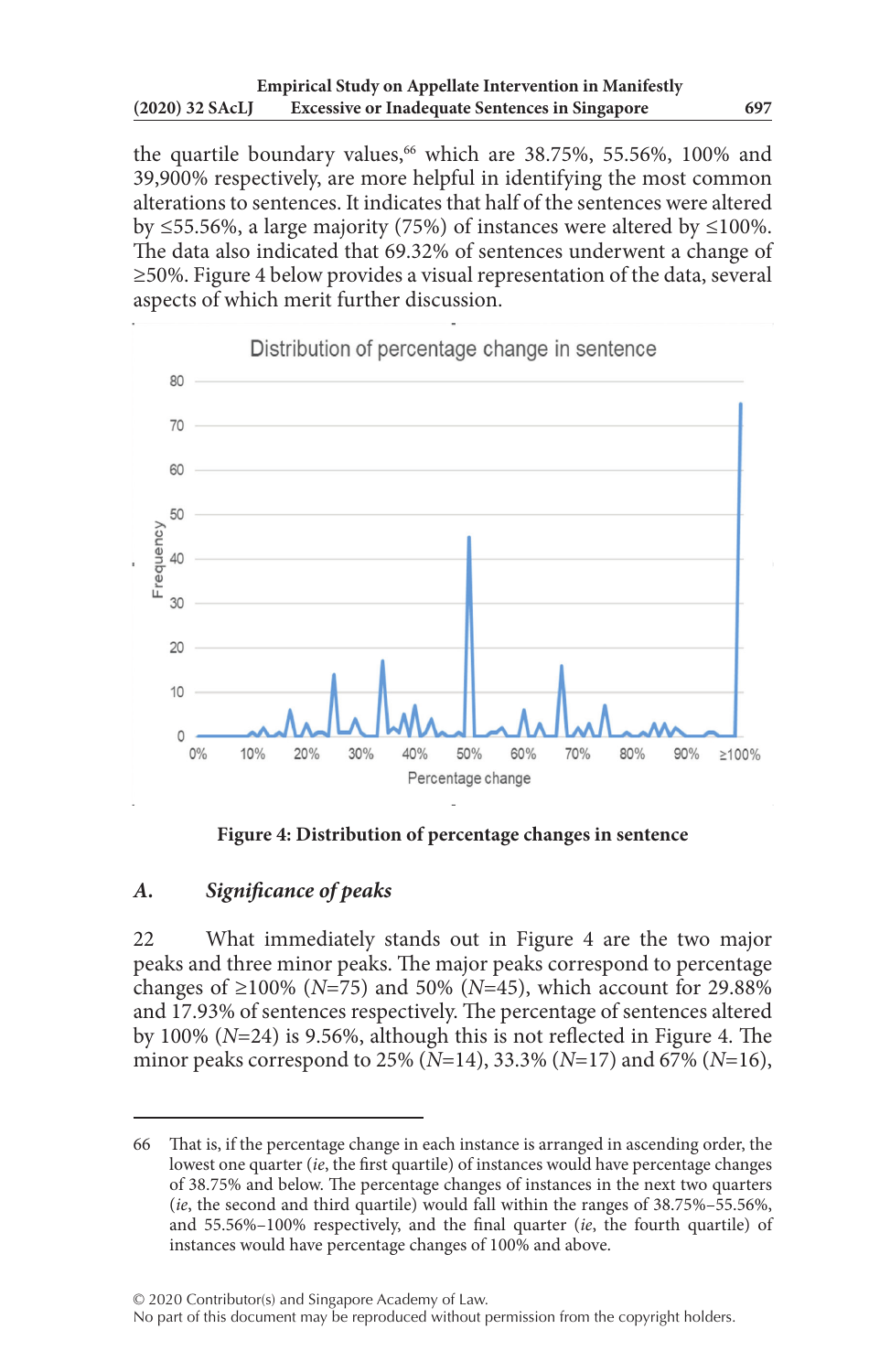which account for 5.58%, 6.77% and 6.37% of sentences in the sample respectively. Although the peak at ≥100% is unsurprising because it includes a large range of data, the presence of distinct peaks at various percentage-change values is interesting. Given that the results of each appeal are determined based on the merits of each case, one would expect the percentage changes to be distributed more evenly, instead of being cluttered at certain specific peaks.

23 There are two possible interpretations of this observation. First is that sentencing judges are more prone to imposing a sentence that deviates from the sentencing norm for the offence in question by the percentage values that the peaks above represent. However, this cannot be conclusively confirmed by the data, because the appellate courts only note that there is a clearly established sentencing norm in four of these cases.67 The second and more plausible interpretation is that appellate courts generally tend to make alterations to sentences in a rough-andready way, instead of resorting to strict mathematical analysis. This is supported by how the peaks correspond to easily divisible units, *viz*, a quarter, a third, half, two-thirds or double, which account for 46.21% of the sample. If sentences that are tripled or quadrupled are included as well, these would make up 53.78% of the sample.

24 This does not mean that an appeal is most likely to succeed if counsel is asking for a percentage change that corresponds to one of the peaks. Rather, it means that once the appellate court has decided that an error has been made or that the sentence is manifestly excessive, its most likely course of action is to reduce or enhance the sentence by an easily divisible unit. In other words, a court enhancing a 12-month sentence is more likely to increase it to 18 or 24 months, rather than 17 or 23 months.

25 However, the more significant implication is the insight that this gives into understanding the thought process of the appellate court. It provides some evidence that appellate courts derive the "correct" sentence by starting with the original sentence and then determining what enhancement or reduction is warranted, instead of determining the sentence afresh. It also suggests that once appellate intervention is warranted, the appellate courts do not actively try to minimise their interference with the sentence imposed at first instance by enhancing or reducing it by the smallest amount possible to bring it within the

<sup>67</sup> Only *Lee Kwang Peng v Public Prosecutor* [1997] 2 SLR(R) 569 at [140]; *Tan Mui Teck v Public Prosecutor* [2003] 3 SLR(R) 139 at [23]; *Krishan Chand v Public Prosecutor* [1995] 1 SLR(R) 737 at [17]; and *AQW v Public Prosecutor* [2015] 4 SLR 150 at [29]–[41]. Admittedly, there may be unwritten sentencing norms, particularly at the State Courts level. However, since those norms cannot be ascertained with certainty, they have not been considered.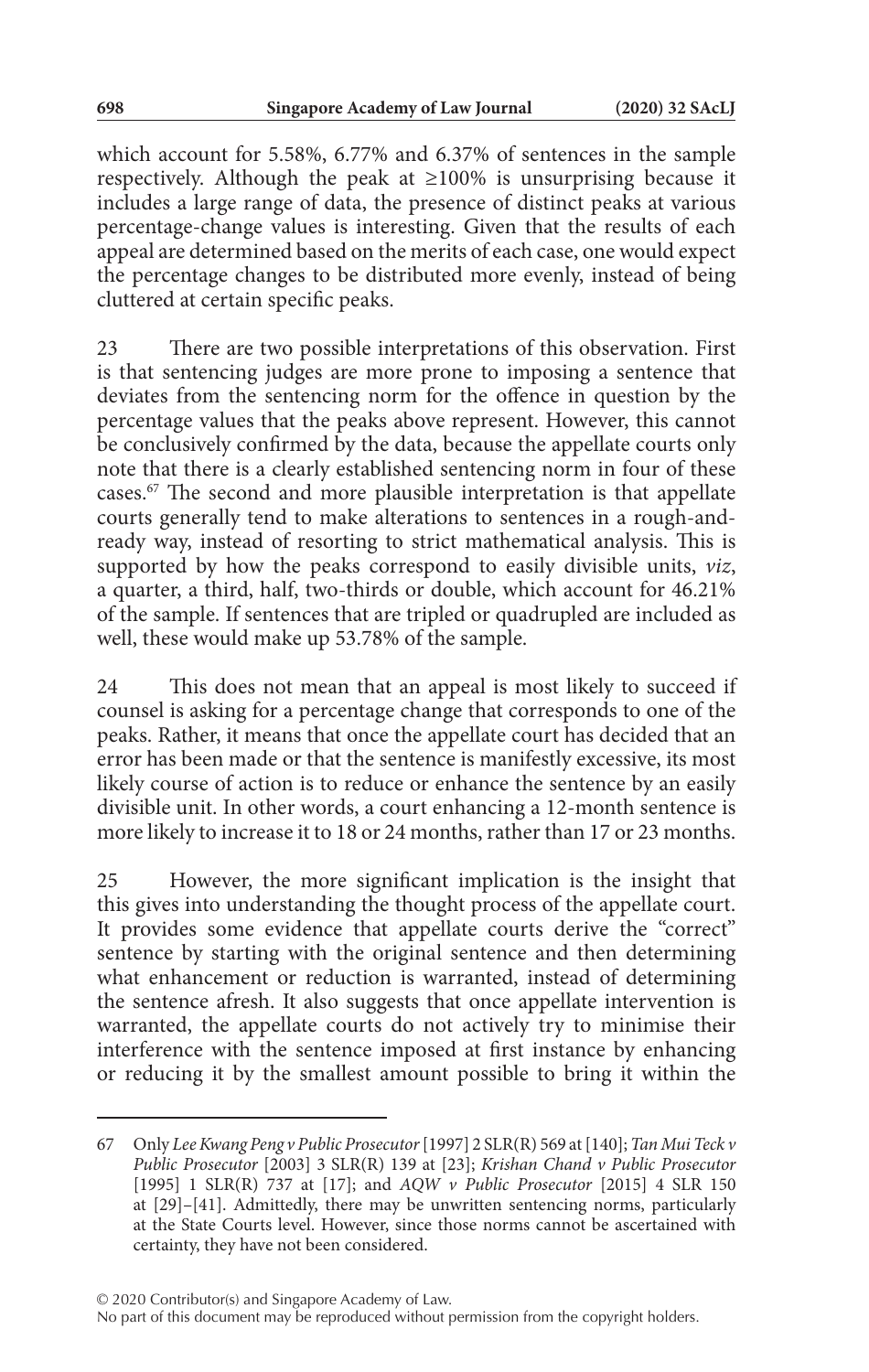acceptable sentencing range. Not only does this shed light on a thought process that was hitherto unclear, but this finding also highlights a practical difference between the approach in appellate intervention for sentencing errors and a manifestly excessive or inadequate sentence.<sup>68</sup>

## *B. Significance of small percentage changes*

26 Figure 4 also indicates that a small but significant number of sentences ( $N=29$ , or 11.55% of the sample) are altered by  $\leq 25\%$ . Not only is this odd given Kow's observation that there is a 25% threshold for appellate intervention on the ground of manifest excessiveness or inadequacy,69 but these findings also seem anomalous in light of the cases in Table 1 below, where the court explicitly declined to amend a sentence because it was excessive or inadequate, but not *manifestly* so (these cases are collectively referred to as "illustrative cases"):

| Case                                               | Imposed<br>sentence<br>(months) | Proposed<br>sentence<br>(months) | <b>Difference</b><br>(months) | Percentage<br>change<br>rejected |
|----------------------------------------------------|---------------------------------|----------------------------------|-------------------------------|----------------------------------|
| $DT v$ Public<br>Prosecutor <sup>70</sup>          | 18                              | 15                               | 3                             | 16.67%                           |
| Loo Weng Fatt v Public<br>Prosecutor <sup>71</sup> | $\vert$ 15                      | 18                               | 3                             | 20%                              |
| Tan Sai Tiang v Public<br>Prosecutor <sup>72</sup> | 24                              | 18                               | 6                             | 25%                              |

<sup>68</sup> In this case, counsel might find it more useful to persuade the court why the sentence should be lowered or enhanced by whatever amount, instead of arguing over how the sentencing judge might have arrived at a different sentence.

<sup>69</sup> See para 15 above.

<sup>70</sup> [2001] 2 SLR(R) 583 at [74]: The offender was sentenced to 18 months' imprisonment on a charge of outrage of modesty. The appellate court found that this sentence was on the high side in light of a precedent in which 15 months' imprisonment was imposed for more serious cases of molest. Nevertheless, the sentence was not manifestly excessive because the two cases differed by only three months.

<sup>71</sup> [2001] 2 SLR(R) 539 at [65]: The court declined to interfere with a sentence of 15 months' imprisonment when the benchmark sentence was 18 months.

<sup>72</sup> [2000] 1 SLR(R) 33 at [49]: This case is different from the others. The court reduced the offender's sentence from 24 months to 18 months, but stated that this was on the basis that the sentencing judge had erred and that the sentence *could not be said to be* manifestly excessive.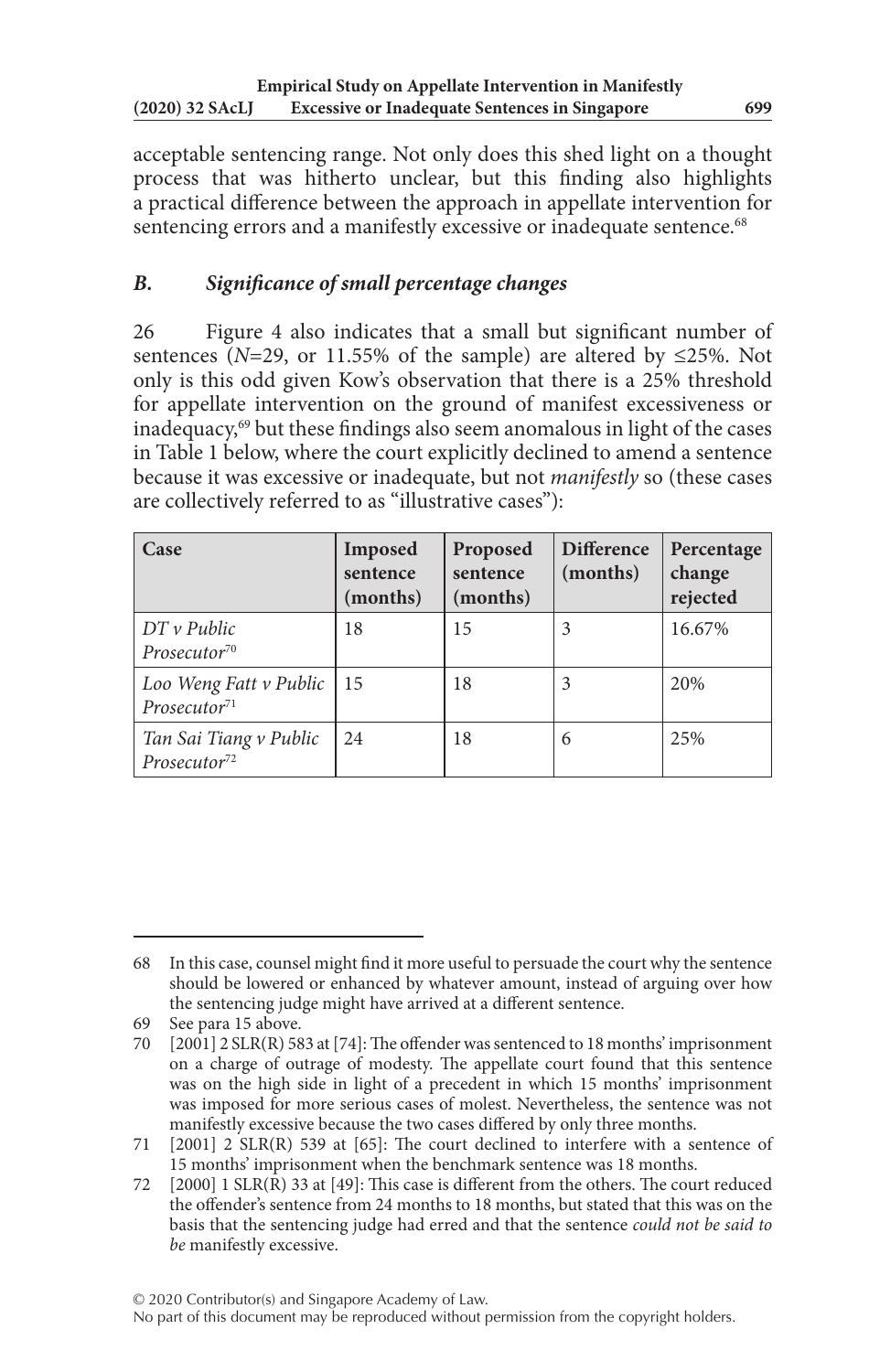| Chua Siew Peng v<br>Public Prosecutor <sup>73</sup>      | 2.4 |    | 12.5% |
|----------------------------------------------------------|-----|----|-------|
| Public Prosecutor v Tan   54<br>Thian Earn <sup>74</sup> |     | 60 | 11.1% |

#### **Table 1: Table of illustrative cases**

27 The illustrative cases suggest that percentage changes of 11.1%–25% should not be regarded as a *substantial alteration*, although none of them purport to set a minimum threshold for appellate intervention. Merely five illustrative cases do not constitute a strong enough consensus for one to conclude that they represent the threshold for appellate intervention, and it remains possible for future courts to find that a change of 30% is unsubstantial as well. Nevertheless, given that no better data is available, this study assumes that the threshold set by the illustrative cases (that is, an alteration of 25%) is the quantitative threshold for appellate intervention. This article is concerned with *why*, despite the decisions in the above cases, there are still anomalies, *viz*, sentences altered by 25% or less.

28 This article hypothesised that several external, observable variables may possibly account for this inconsistency, such as (a) wrongly conflating sentencing errors and manifestly excessive or inadequate sentences; (b) differences in time periods; and (c) differences in the length or amount of the original sentence. However, as this part demonstrates, these variables do not conclusively account for these anomalies. Each variable is analysed in turn.

### *(1) Misleading use of "manifestly excessive or inadequate"*

29 The first possible contributing factor is that the term "manifestly excessive or inadequate" may have been used in a misleading manner. This may partly be due to the argument sometimes made by lawyers that a sentence is manifestly excessive or inadequate *because* of a sentencing error. For example, in *Muhammad Zuhairie Adely bin Zulkifli v Public* 

© 2020 Contributor(s) and Singapore Academy of Law.

No part of this document may be reproduced without permission from the copyright holders.

<sup>73</sup> [2017] 4 SLR 1247 at [137]: The court held that the difference between 21 and 24 weeks' imprisonment cannot be considered substantially higher than the normal range of sentences (12.5%). Although this was in the context of whether sentences should run consecutively or concurrently, the fact that such a difference was not substantial strongly suggests that it would not be manifestly excessive.

<sup>74</sup> [2016] 3 SLR 269 at [75]: Although the appellate court was of the view that a sentence of five years' imprisonment was appropriate, the sentence of 4.5 years imposed by the sentencing judge was not manifestly inadequate.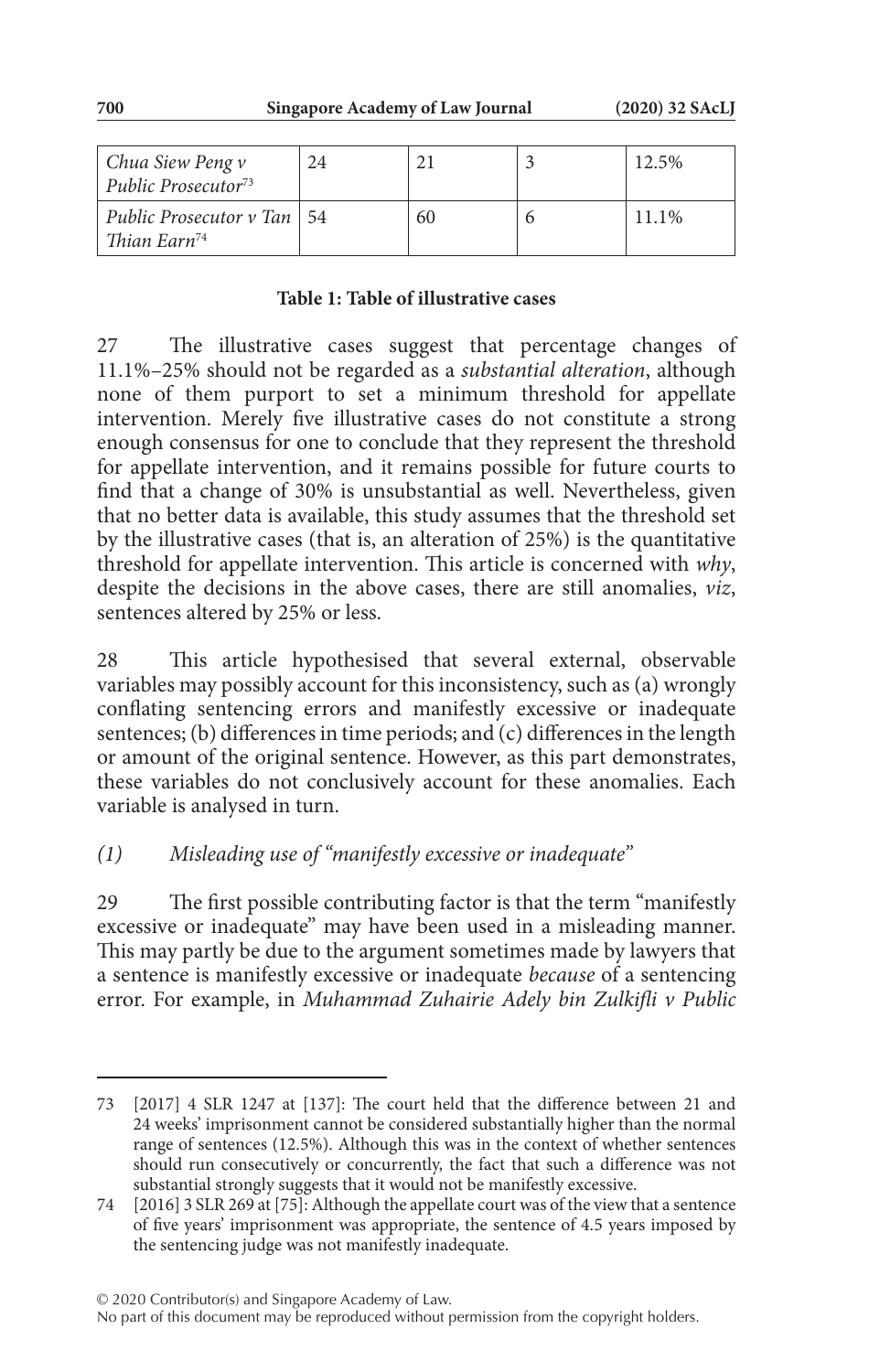*Prosecutor*75 ("*Muhammad Zuhairie*"), counsel for the appellant argued that the sentence was manifestly excessive *because* "rehabilitation should … be the predominant sentencing consideration".76 Similarly, in *Public Prosecutor v Quek Li Hao*77 ("*Quek Li Hao*"), the Prosecution argued that the sentences imposed were manifestly inadequate *because* the lower court had erred in fact and law.78 These statements actually contain two separate grounds of appeal: (a) that the sentence is manifestly excessive; and (b) in *Muhammad Zuhairie*, that the judge erred in not considering rehabilitation as the dominant sentencing principle, and in *Quek Li Hao*, that the court erred in fact and in law.

30 While it is true that sentences imposed in error may also be manifestly excessive or inadequate, the two should not be conflated. Doing so may give the impression that there is a *direct causal relationship* between sentencing errors and manifestly excessive or inadequate sentences where only a correlation exists. That is, sentences imposed in error *tend to be* manifestly excessive or inadequate, but are not necessarily so. Sentencing errors are defects in the process of determining the sentence, whereas the grounds of manifest excessiveness or inadequacy assess the outcome.79 It follows that a sentence imposed in error is not manifestly excessive or inadequate *unless* the sentence imposed is *also* substantially out of the norm. Thus, arguing that a sentencing error has resulted in a manifestly excessive or inadequate sentence without explaining *why* the sentence imposed was manifestly excessive or inadequate suggests that the sentencing error *ipso facto* resulted in a manifestly excessive or inadequate sentence, which is wrong.<sup>80</sup>

31 Since the threshold and basis for appellate intervention between sentencing errors and manifestly excessive or inadequate sentences differ, falsely equating them might cause two additional problems. Firstly, judges may adopt the higher threshold for manifestly excessive or inadequate sentences of "substantial alterations" when dealing with a sentencing

<sup>75</sup> [2016] 4 SLR 697.

<sup>76</sup> *Muhammad Zuhairie Adely bin Zulkifli v Public Prosecutor* [2016] 4 SLR 697 at  $[19(a)]$ .

<sup>77</sup> [2013] 4 SLR 471.

<sup>78</sup> *Public Prosecutor v Quek Li Hao* [2013] 4 SLR 471 at [16].

<sup>79</sup> See para 11 above.

<sup>80</sup> For a somewhat different view, see *Archbold: Criminal Pleading, Evidence and Practice 2009* (P J Richardson ed) (London: Sweet & Maxwell, 2009) at paras 7-136–7-143, especially at para 7-141, which states: "[Manifest excessiveness and 'wrong in principle'] are not distinct grounds of appeal, for the court will conclude that if the sentence is manifestly excessive there must have been an error in principle." However, as argued below, this may not necessarily be true, and there are various situations in which a court may consider a sentence to be manifestly excessive or inadequate despite there being no error committed by the sentencing judge.

No part of this document may be reproduced without permission from the copyright holders.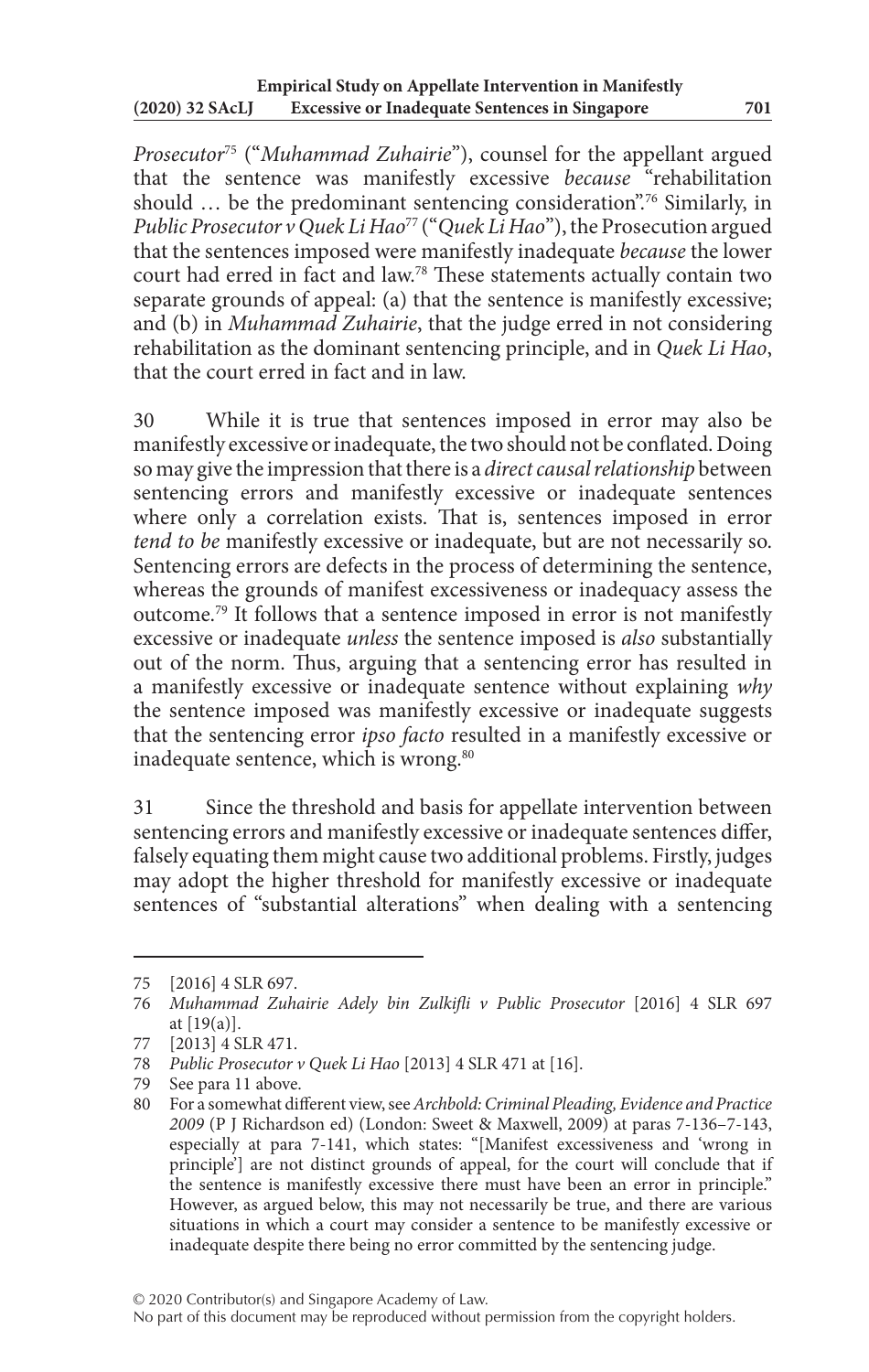error. However, since sentencing errors may also result in sentences that are excessive or inadequate but not *manifestly* so, such appeals may be wrongly dismissed. On the other hand, the second problem is that the term "manifestly excessive or inadequate" may be loosely employed. The risk is of sentences imposed in error being described as being manifestly excessive or inadequate, even where the alterations to those sentences are not substantial. Instead, it may be used out of convenience to describe how the sentence is higher or lower than it would have been had no error been committed, which makes the threshold for intervening in manifestly excessive or inadequate sentences seem lower than it actually is. Until courts clarify the relationship between manifestly excessive or inadequate sentences and sentences imposed in error, the possibility of these problems operating cannot be excluded with certainty.<sup>81</sup>

32 In order to account for the possibility of such occurrences, the data was analysed while excluding cases involving sentencing errors from the sample ("the errorless sample"). An error is deemed to have been committed if the appellate court explicitly stated that the sentencing judge had erred, or if the reasons given for allowing the appeal indicate that an error has been committed. Common indicators of error are where (a) a sentence is out of line with precedents; $82$  (b) inappropriate weight was accorded to certain factors;<sup>83</sup> (c) relevant factors were not taken into account; $84$  and/or (d) irrelevant factors were taken into account. $85$  This yielded a total sample size of 348 cases and 368 instances (Figure 5), of which the appeal was allowed in only 157 instances.

<sup>81</sup> On this note, the lawyers in the cases at para 29 above were not corrected.

<sup>82</sup> See para 8 above.

<sup>83</sup> See para 7 above.

<sup>84</sup> *Chua Siew Peng v Public Prosecutor* [2017] 4 SLR 1247 at [112].

<sup>85</sup> *Public Prosecutor v Lim Hoon Choo* [1999] 3 SLR(R) 803 at [19].

<sup>© 2020</sup> Contributor(s) and Singapore Academy of Law.

No part of this document may be reproduced without permission from the copyright holders.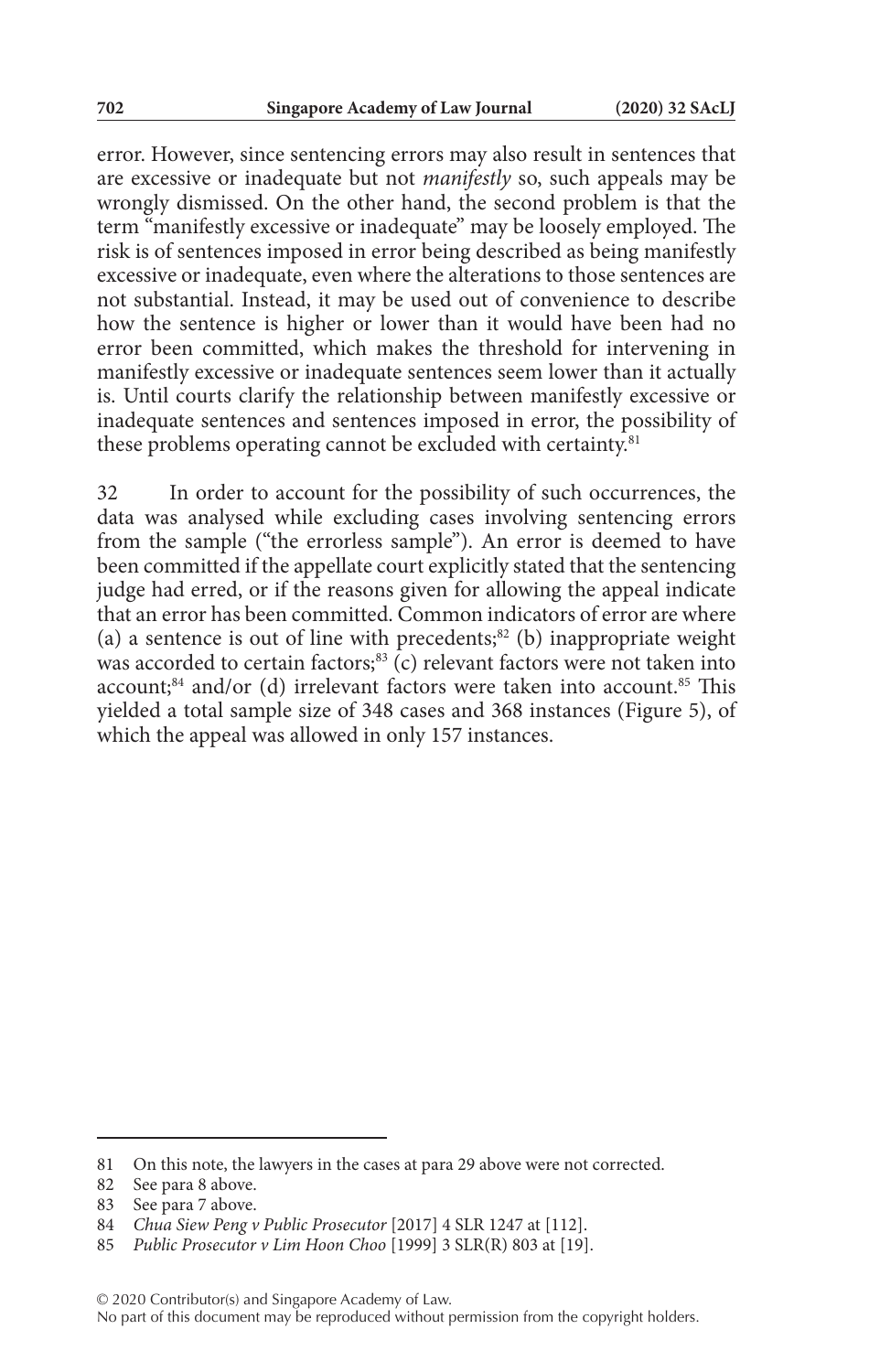

**Figure 5: Breakdown of number of cases per year for errorless sample per year**

33 Of the 157 instances, 114 involved a change in the length of the sentence, and 43 involved a change in the type of the sentence.<sup>86</sup>



**Figure 6: Breakdown of results of successful instances per year**

34 As Figure 7 below shows, there is no observable difference between the sentencing patterns of the initial sample and errorless sample. The range of percentage changes in the errorless sample is from 10% and 2,300%, with a mean of 107.14% and a median of 57.44%. Like the initial sample, it yields two major peaks at 50% ( $N=22$ ) and  $\geq 100\%$ 

86 See Figure 6 below.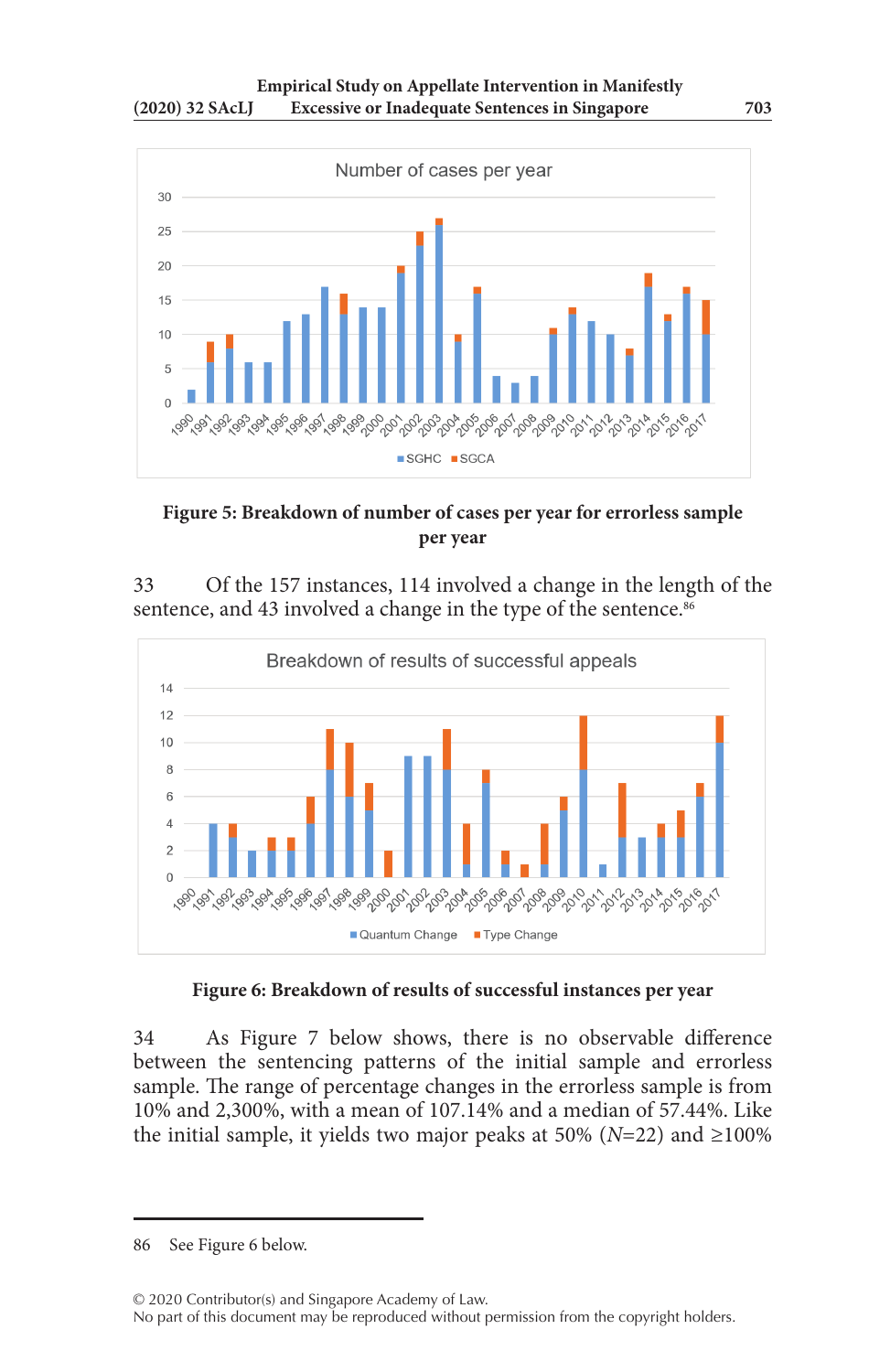(*N*=31) with cases scattered along the *y*-axis. Minor peaks are observed at 33.33% (*N*=7) and 66.67% (*N*=11), but not at 25%.



**Figure 7: Distribution of percentage changes of sentence for errorless sample**

35 A similarly low but significant number of sentences were altered by ≤25% (*N*=13). This accounts for 11.4% of the errorless sample, which is about the same percentage as the original sample (see Table 2 below). The similar patterns of distribution in the original sample and errorless sample indicate that sentences in both samples are altered in similar ways. This could mean that (a) some sentences that were deemed to be manifestly excessive or inadequate were altered as if they were sentences imposed in error, thus resulting in the anomalies; or that (b) judges have not use the term "manifestly excessive or inadequate" in an overly broad way, or both. However, these possibilities are not conclusive, nor can they be excluded. Instead, all that can be inferred with certainty is that the anomalies cannot be entirely attributed to judges who loosely refer to sentences imposed in error as being manifestly excessive or inadequate. It is worth mentioning that the research design classified cases in the original sample as involving manifest excessiveness or inadequacy even if a ground of error was present.<sup>87</sup> While this may potentially have been a source of error and a design flaw if judges had indeed used the phrase "manifestly excessive or inadequate" loosely, the fact that the errorless sample displays the same distribution of sentence alterations suggest that judges did not do so.

<sup>87</sup> See para 18(a) above.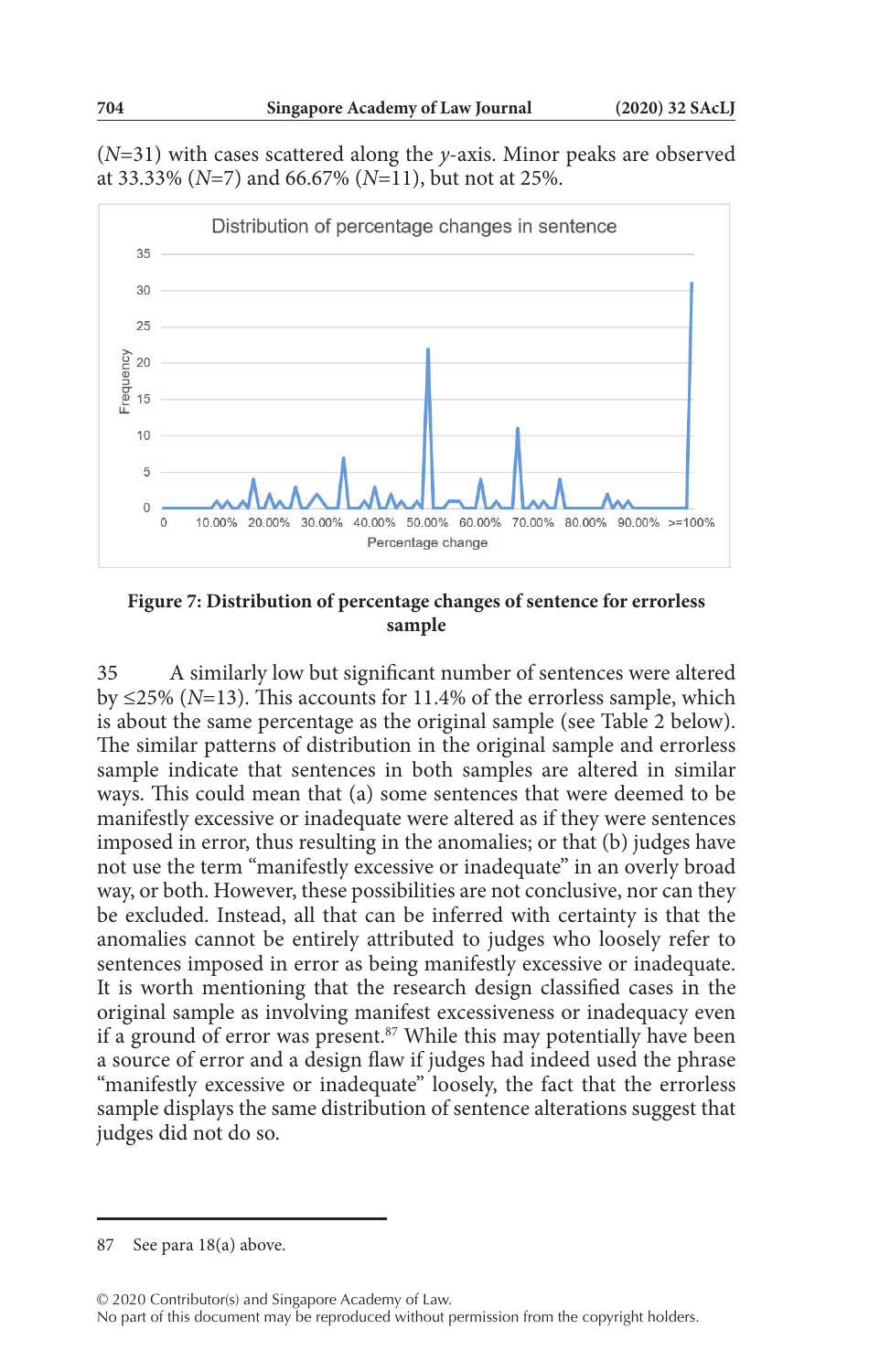| Sample           | Total no of<br>instances | Instances in<br>$\leq$ 25% range | % of instances |
|------------------|--------------------------|----------------------------------|----------------|
| Original sample  | 251                      | 29                               | 11.55%         |
| Errorless sample | 114                      |                                  | 11.40%         |

#### **Table 2: Breakdown of instances involving a ≤25% change in sentence**

### *(2) Time*

36 Another possible factor contributing to the anomalies is the time period in which they were decided. Those cases could have been decided before the illustrative cases in Table 1 were decided, or the sentencing trends could have changed over time. To account for the time factor or any change in the appellate courts' approach over time, the sample was divided up into three time periods: 1990–2005, 2006–2012 and 2013–2017. The time periods roughly correspond to changes in the Chief Justice in order to account for any difference in sentencing approaches of the individual judges that hear appeals in each time period, $88$  as well as any possible unobservable influence that the Chief Justice might have on the sentencing policy.

37 Figures 8–10 present the distribution of percentage changes in sentence across the three time periods:

<sup>88</sup> *Eg*, Yong Pung How CJ heard most of the magistrate's appeals while he was Chief Justice; V K Rajah and Woo Bih Li JJ heard some appeals in 2006–2012 but not in 2013–2017; notably, the courts in the 1990s seem to have been more willing to enhance sentences even if there was no appeal by the Prosecution against the adequacy of the sentence. There are only eight observations of this phenomena in the reported cases, and all of them were decided in the 1990s.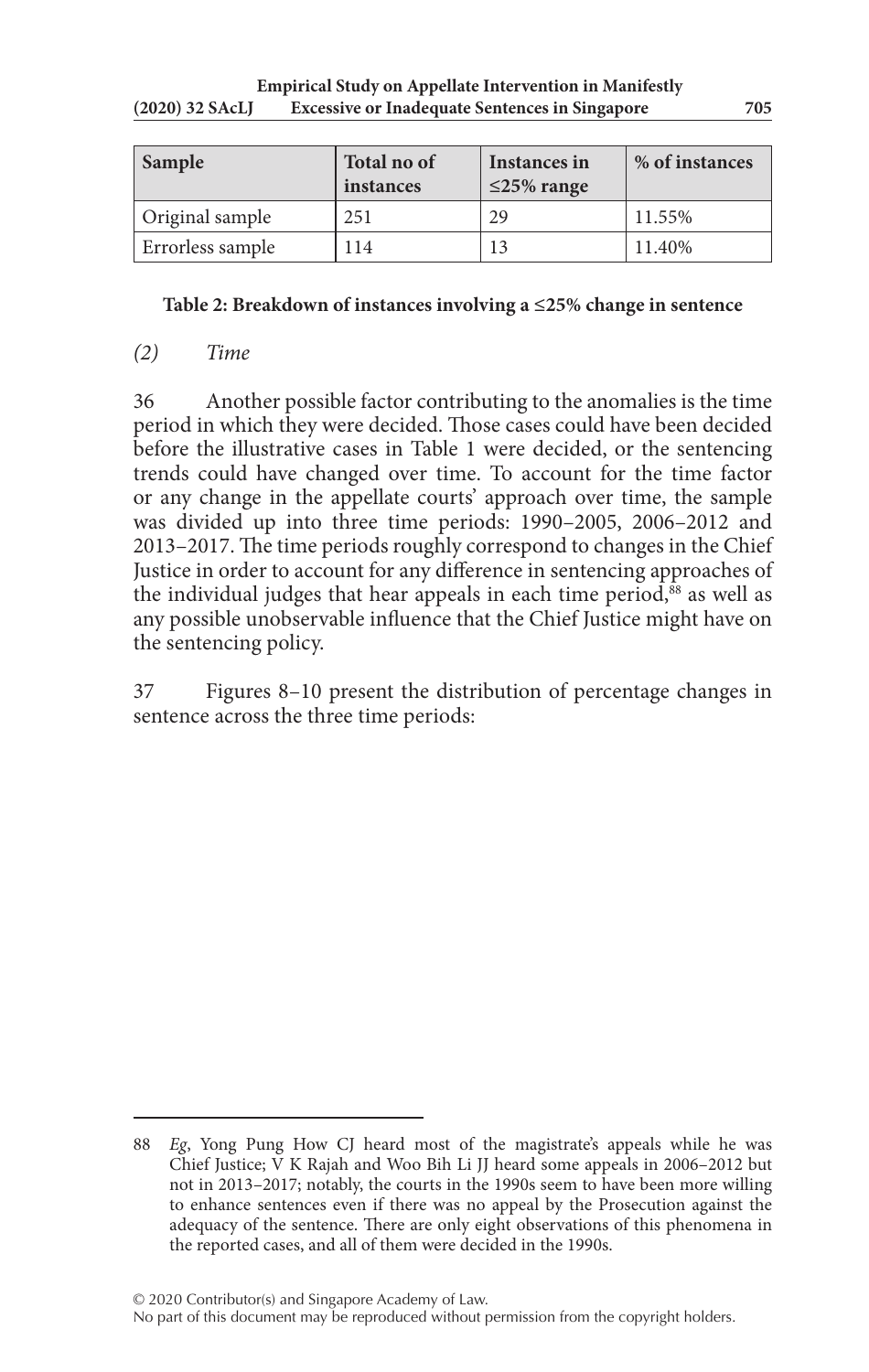

**Figure 8: Distribution of percentage changes in sentences 1990–2005**



**Figure 9: Distribution of percentage changes in sentences 2005–2012**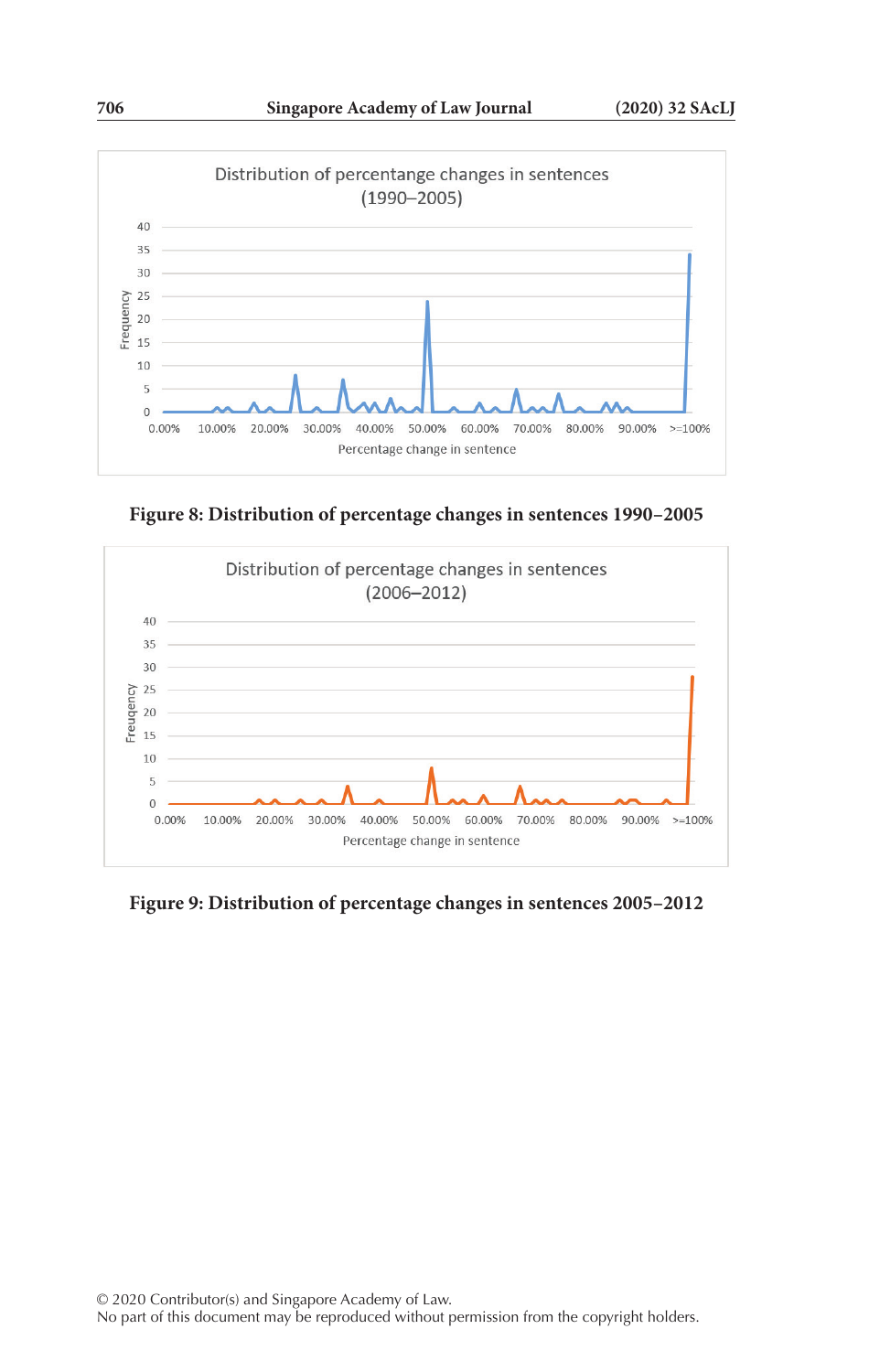

#### **Figure 10: Distribution of percentage changes in sentences 2013–2017**

38 Even though it may readily be observed that the incidence of anomalies differs across the three time periods,<sup>89</sup> there seems to be no clear pattern or explanation for them. Instead, it seems that the illustrative cases setting out what is *not* manifestly excessive or inadequate have so far had no significant impact on the sentencing patterns of subsequent decisions in both their own time period *and* subsequent time periods. Even though three of the five illustrative cases were decided in 2000–2001, five of the 13 anomalies in the 1990–2005 period were decided after these three cases, followed by 16 anomalies from 2006–2017. The impact of the earlier three illustrative cases on contemporary sentencing practice is further called into question given that between 2013 and 2017 alone, a five-year period, 13 anomalies have been recorded. This is equal to the anomalies from 1990 to 2005 (16 years), and more than double those from 2006 to 2012 (seven years).

| Sample          | Total no of<br>instances | <b>Instances involving</b><br>a change of $\leq$ 25% | % of instances<br>involving a change of<br>$\leq$ 25% |
|-----------------|--------------------------|------------------------------------------------------|-------------------------------------------------------|
| Original sample | 251                      | 29                                                   | 11.55%                                                |
| 1990-2005       | 111                      | 13                                                   | 11.71%                                                |
| $2005 - 2012$   | 60                       | 3                                                    | 5.00%                                                 |
| 2013-2017       | 80                       | 13                                                   | 16.25%                                                |

<sup>89</sup> See Table 3 below.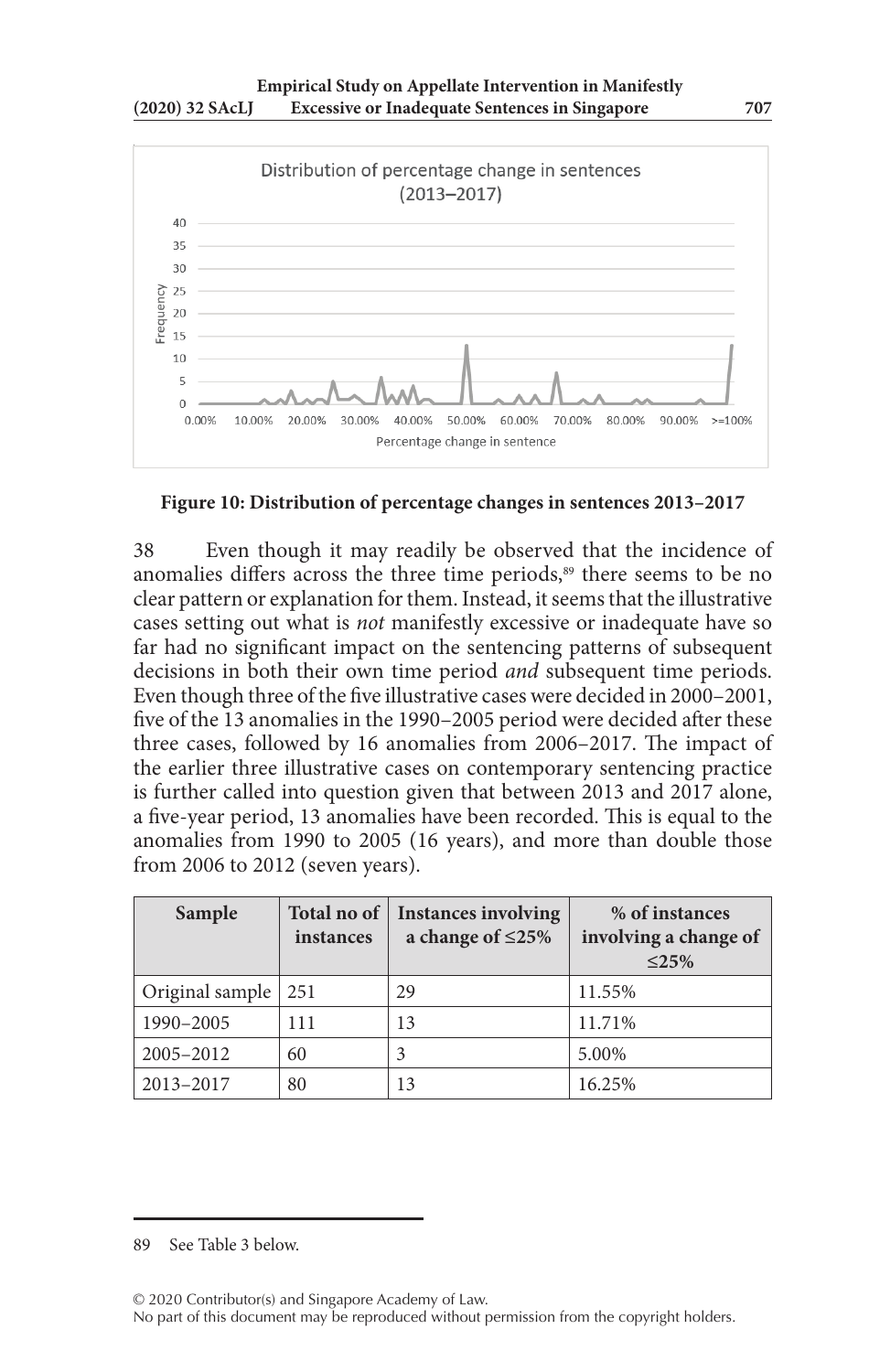| $\blacksquare$<br>Errorless | $\sim$<br>⊥◡ | 11.40% |
|-----------------------------|--------------|--------|
| sample                      |              |        |

#### **Table 3: Breakdown of instances involving a ≤25% change in sentence across time periods**

39 Thus, not only do the illustrative cases seem to have had no effect, but the trend also seems to be moving in the opposite direction. The greater number of anomalies from 2013 to 2017 is possibly an indication that appellate courts are now more willing to make smaller alterations to a manifestly excessive or inadequate sentence. This, together with the increase in the number of sentencing guidelines prescribed,<sup>90</sup> could be signs of increasing appellate supervision over the lower courts' sentencing decisions, although the motivation for doing so remains unclear. The remaining two illustrative cases were decided in 2016–2017, and it remains to be seen what effect they will have, if any.

40 Anomalies aside, there is little evidence of any change in the overall sentencing trend since the histograms for each time period share a similar shape: two peaks at 50% and ≥100%, with numerous smaller bumps along the *y*-axis. The key difference between the graphs is the prominence of those two peaks, which are smaller in the 2006–2012 and 2013–2017 periods, as compared to the 1990–2005 period. However, the mere difference in the heights of those peaks, without more, is not conclusive of any change in sentencing trends. Since the percentage changes in sentence do not follow a fixed distribution but depend ultimately on the facts and circumstances of each particular instance, a mere reduction in a peak's height could simply mean that less cases that would warrant such a change in sentence were appealed against. On the other hand, a reduction in one peak coupled with the emergence of a new peak, assuming all else remains equal, would be compelling evidence of a changing sentencing trend, but this is not the case here. These results thus strongly suggest that the time factor does not account for the occurrence of anomalies.

## *(3) Correlation between sentence length and percentage change*

41 Another possible contributing factor to the anomalies is the quantum of the original sentence. One hypothesis was that courts would be more willing to make smaller percentage changes when the length or amount of the sentence is higher, because a small percentage change

<sup>90</sup> Selina Lum, "Increase in Sentencing Guidelines Set Recently" *The Straits Times* (14 September 2017).

No part of this document may be reproduced without permission from the copyright holders.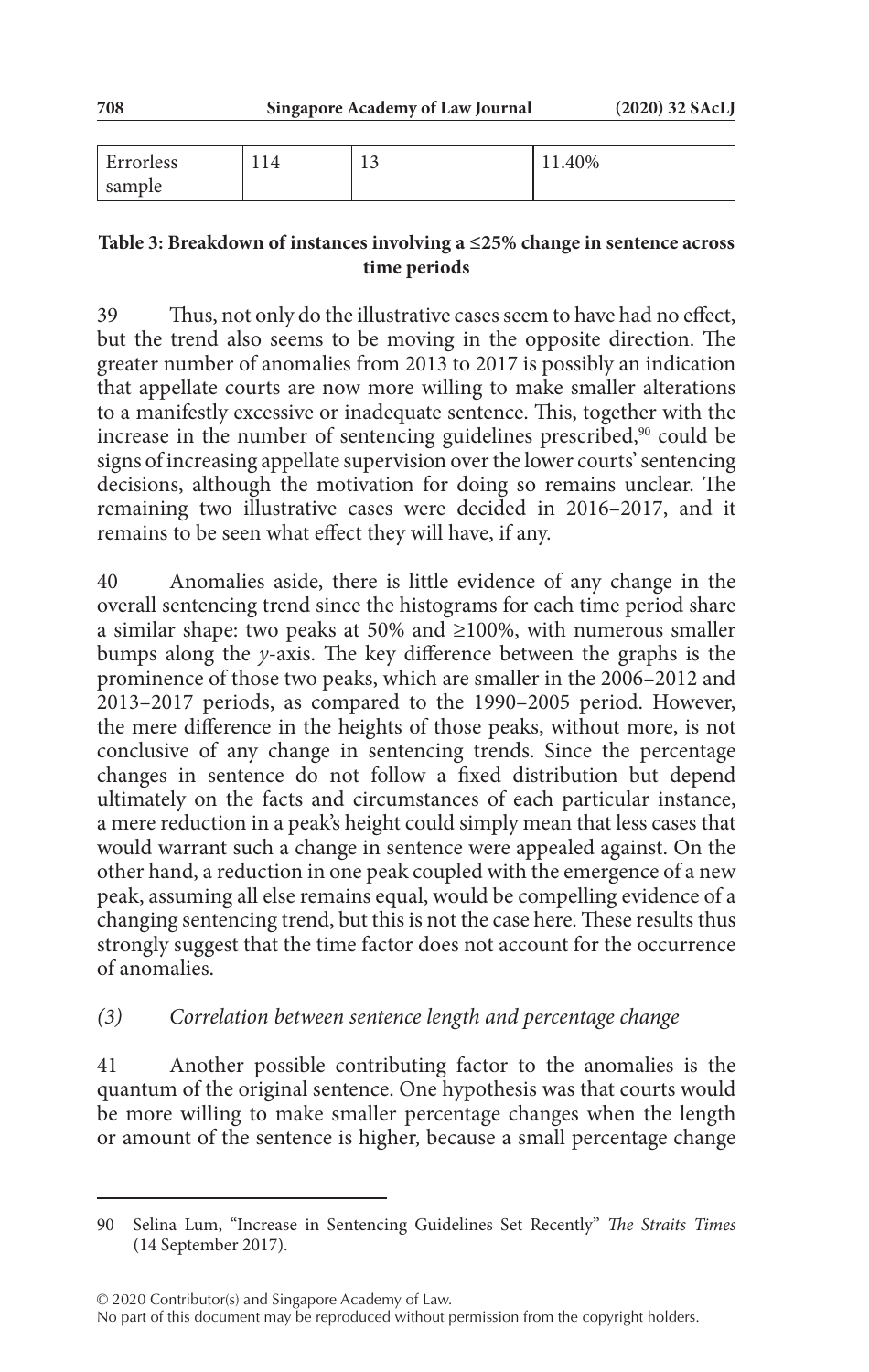for a heavy sentence may translate to a considerable amount of time or money in absolute terms, which would make a significant difference to the offender. Conversely, courts would be less willing to intervene in short sentences (for example, from four weeks' to three weeks' imprisonment) because such alterations would be minute corrections. The data was examined for any correlation between the original sentence and the percentage change on appeal (Figure 11).<sup>91</sup> However, this was only done for sentences of imprisonment  $(N=227)$  because there were insufficient data points for other types of sentences.<sup>92</sup>



**Figure 11: Original sentence (months) against the percentage change in sentence**

42 The data, illustrated in Figure 11 above, shows that there seems to be no correlation between the initial sentence imposed and the percentage change on appeal. While longer sentences tend to see smaller percentage changes *relative to* shorter sentences as a whole, smaller percentage changes are not unique to longer sentences. In fact, instances with shorter initial sentences see similarly low, if not lower, percentage changes on appeal. The Pearson correlation coefficient between the sentence length and the percentage change, which measures the degree

<sup>91</sup> Note that Figure 11 is truncated for legibility – It does not display two data points of 384 months (–25% change) and 480 months (–50% change), which would otherwise stretch the graph too much, and result in a lower resolution of the data points.

<sup>92</sup> Of the remaining 24 sentences, 17 involved fines, five involved disqualification orders and two involved caning.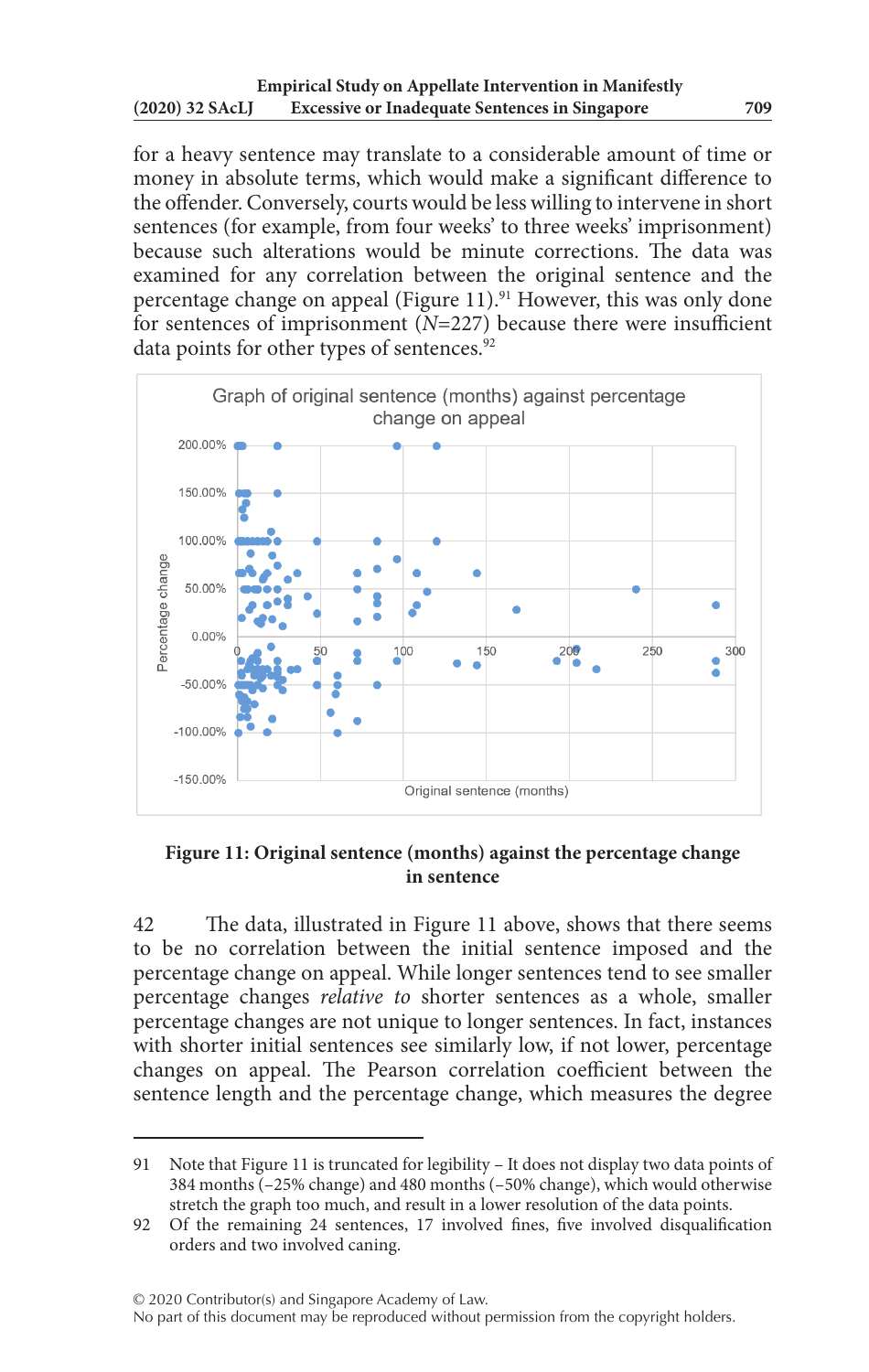of correlation between these two variables, is –0.014, which indicates that there is virtually no association between the length of the initial sentence and the percentage change on appeal. Longer initial sentences thus cannot account for the anomalies either.

## *(4) Unobservable factors*

43 The fact that the observable factors discussed above cannot fully account for the anomalies suggests that unobservable factors may play a part. This article suggests several possibilities.

44 The first is that appellate judges have not taken into account the positions taken by their fellow judges in the illustrative cases, a possibility supported by how the illustrative cases have not been referred to in other judgments as examples of when a sentence may be excessive or lenient but not manifestly so. Yet this is understandable when one considers the nature of appeals against sentence, where the respondent's strategy is usually to argue that the lower court's sentence was correct or justifiable, rather than to acknowledge that the sentence is excessive or inadequate but not *manifestly* so. As such, when dealing with precedents where an appeal against sentence was dismissed, counsel was likely to focus on the *very fact* that the lower court's sentence was upheld on appeal, instead of *why* the appeal was dismissed. Furthermore, counsel was unlikely to cite the illustrative cases unless the offence on appeal was the exact same one as that in the illustrative case because lawyers usually focus on precedents directly related to the offence in question instead of looking at sentencing trends holistically.

45 A second possibility is that judges do not care for a quantitative threshold at all. Not only is there no principled way for determining an acceptable quantitative threshold, even if one managed to decide on a particular numerical threshold, but it is also unlikely to operate independently of various other factors such as the facts and circumstances of the case, and the length or amount of the original sentence. Furthermore, insistence on a particular numerical value is likely to result in a rigid and inflexible rule that is ill-suited for taking into account exceptional circumstances. Judges may therefore prefer to eschew strict adherence to numerical guidance, in which case what *appears* to be anomalies in this study may not be anomalous at all, but may instead be viewed as manifestations of individual judges' thresholds between what is "substantial" and what is not.

46 Third, the anomalies may be due to courts being compelled to intervene to do justice to a case, notwithstanding the fact that the alternation may not be truly "substantial". If so, then the anomalies represent a legitimate exception to the general threshold for intervention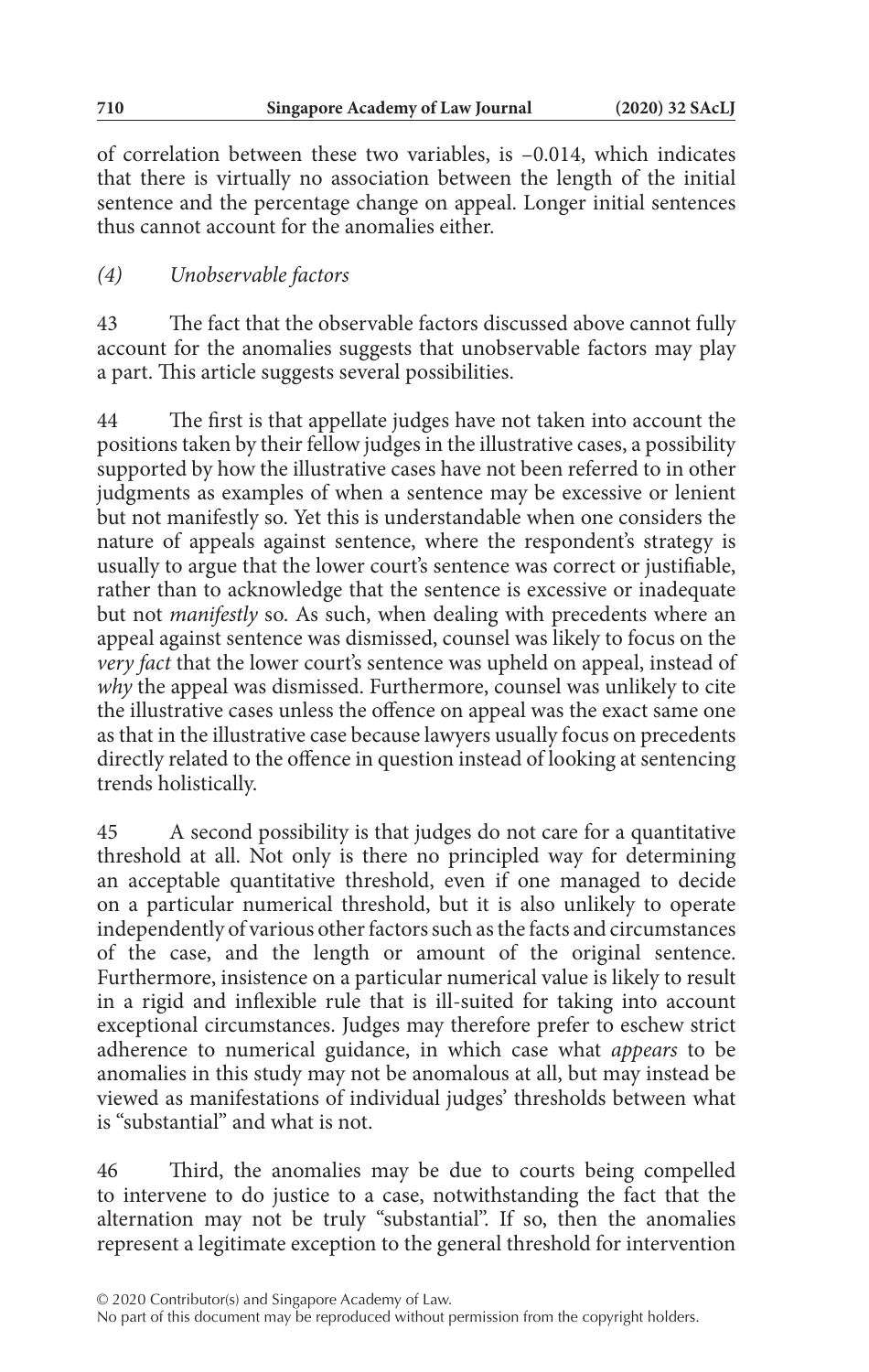on the grounds of manifest excessiveness or inadequacy. However, there is nothing in the data that supports this position, and this possibility cannot be explored further at this point in time.

47 Unfortunately, there is no way of confirming which of the above possibilities are the reason for the anomalies with the present data. All that is clear is that the inconsistencies (or apparent inconsistencies) between the illustrative cases and the anomalies cannot be readily explained,<sup>93</sup> and gives the impression that there is no uniform approach for assessing whether a sentence is manifestly excessive or inadequate.

## **V. Suggestions**

48 Moving forward, there certainly seems to be room for improving how manifestly excessive or inadequate sentences are dealt with. This article's main suggestion is that courts should avoid using a quantitative threshold to determine when appellate intervention on the grounds of manifest excessiveness or inadequacy is warranted, and also makes several observations on how untangling the grounds of manifest excessiveness or inadequacy from sentencing errors can provide greater clarity in this area of law.

## *A. Moving away from a quantitative threshold*

49 A key requirement for appellate intervention on the grounds of manifest excessiveness or inadequacy is the need for alterations to be "substantial" instead of being "minute corrections".<sup>94</sup> However, this test is problematic, in so far as it implies that there is a quantitative threshold that must first be met, for two main reasons.

50 First is the difficulty with identifying what the threshold of a "substantial alteration" is. The cases give no indication of what this might be, and the data does not offer strong support for the existence of one. The operative threshold of around 25% suggested by Kow and derived from the illustrative cases<sup>95</sup> does not seem to be well established, given that the data records numerous anomalies that fall below this mark.

<sup>93</sup> See also Sarah Krasnostein & Arie Freiberg, "Manifest Error: Grounds for Review?" (2012) 36 ABR 54 at 72, which observes, in the Australian context, that while the threshold for intervening in manifestly excessive or inadequate sentences is ostensibly high, the reality of practice is otherwise.

<sup>94</sup> *Public Prosecutor v Siew Boon Loong* [2005] 1 SLR(R) 611 at [22].

<sup>95</sup> See para 26 above.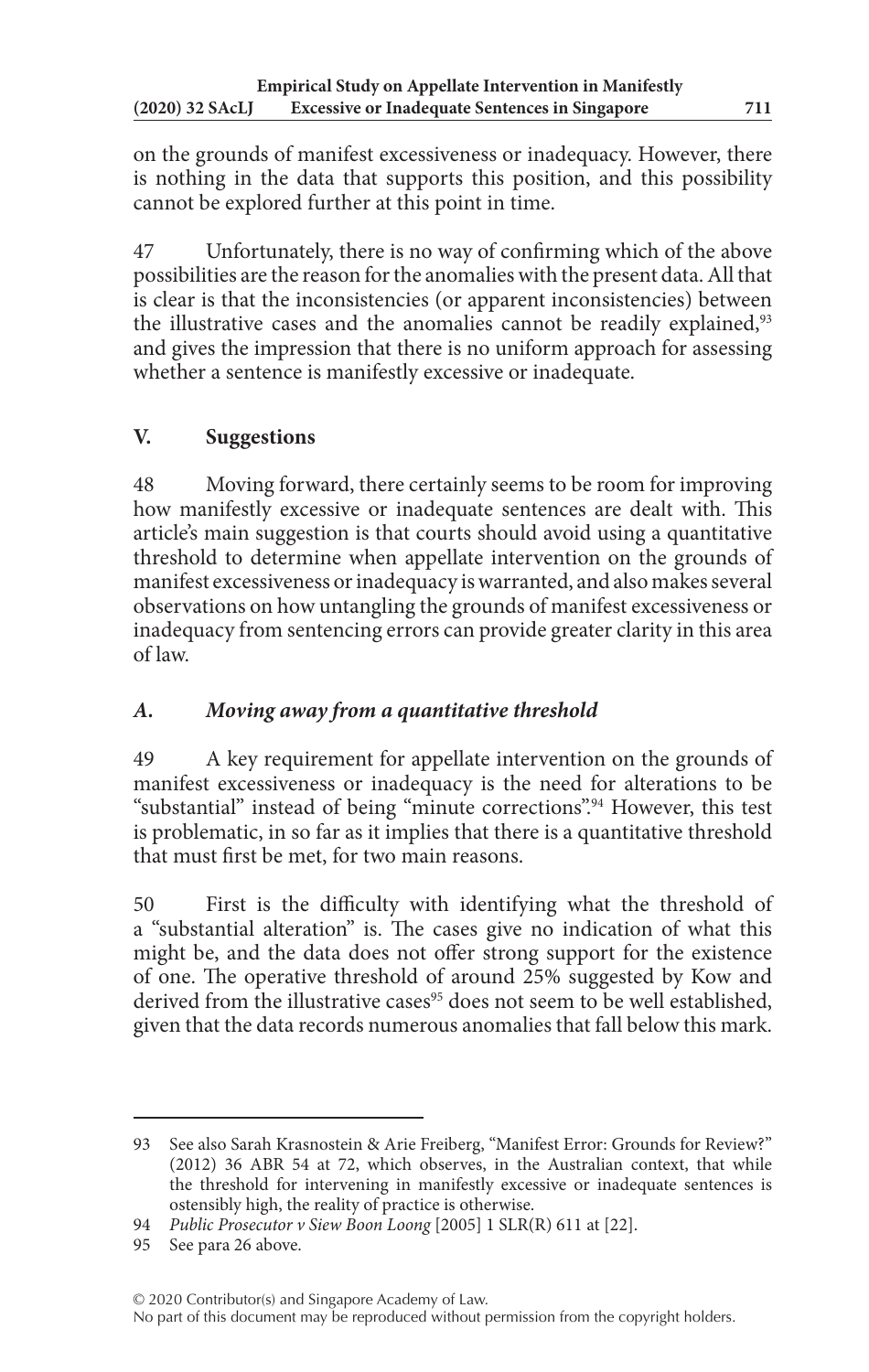51 It is possible to argue that the threshold should be 10% or lower because no alterations of less than 10% were observed. However, this argument will still need to account for the positions taken in the illustrative cases. Unless the thresholds set in the illustrative cases can be ignored or confined to their facts, and there is no clear reason why they should, they indicate that individual judges have considerable latitude to vary the threshold for intervention, which again accentuates the difficulty in identifying a consistent threshold. One way to harmonise the data and the illustrative cases is to view the threshold as a range instead of a fixed figure, but doing so still requires the boundaries of that range to be determined.

52 The second and deeper problem with having a quantitative threshold is why, in the context of the two requirements in *Public Prosecutor v Siew Boon Loong*<sup>96</sup> ("Siew Boon Loong"),<sup>97</sup> there is even a need to require alterations to be "substantial". If an appellate court has already determined that a sentence imposed by a lower court was *unjustly* lenient or severe, it would seem extremely odd indeed if it did not intervene to remedy the injustice. Arguably the whole point of the appellate intervention is to remedy any injustice, and the extent of the alteration is the outcome of that process. To say that the extent of the alteration must reach a certain threshold before appellate intervention is warranted would be putting the cart before the horse.

53 It is therefore suggested that a better solution would be to focus on the *qualitative* aspect of the test for manifest excessiveness or inadequacy, that is, on whether the sentence is *unjustly* lenient or severe. This would also be consistent with the qualitative approach that other jurisdictions employ. For example, a *Wednesbury*-type standard of review was applied in Victoria, Australia, where a sentence is manifestly excessive "if it can be shown that no reasonable sentencing judge could have imposed this sentence on this offender in these circumstances".<sup>98</sup> Similarly, the Privy Council has held that "to interfere with a criminal sentence there must be something so irregular or so outrageous as to shock the very basis of justice".99

54 One might even argue that *Siew Boon Loong* does not purport to introduce a quantitative threshold, and that there is no basis for thinking that one exists. This is especially in light of the following comments

<sup>96</sup> [2005] 1 SLR(R) 611.

<sup>97</sup> See para 2 above.

<sup>98</sup> *R v Abbott* [2007] VSCA 32 at [14]; see also *White v The Queen* [2010] VSCA 261 and *Guden v The Queen* [2010] VSCA 196.

<sup>99</sup> *Mohindar Singh v The King-Emperor* (1931–1932) LRIA 233 at 235.

No part of this document may be reproduced without permission from the copyright holders.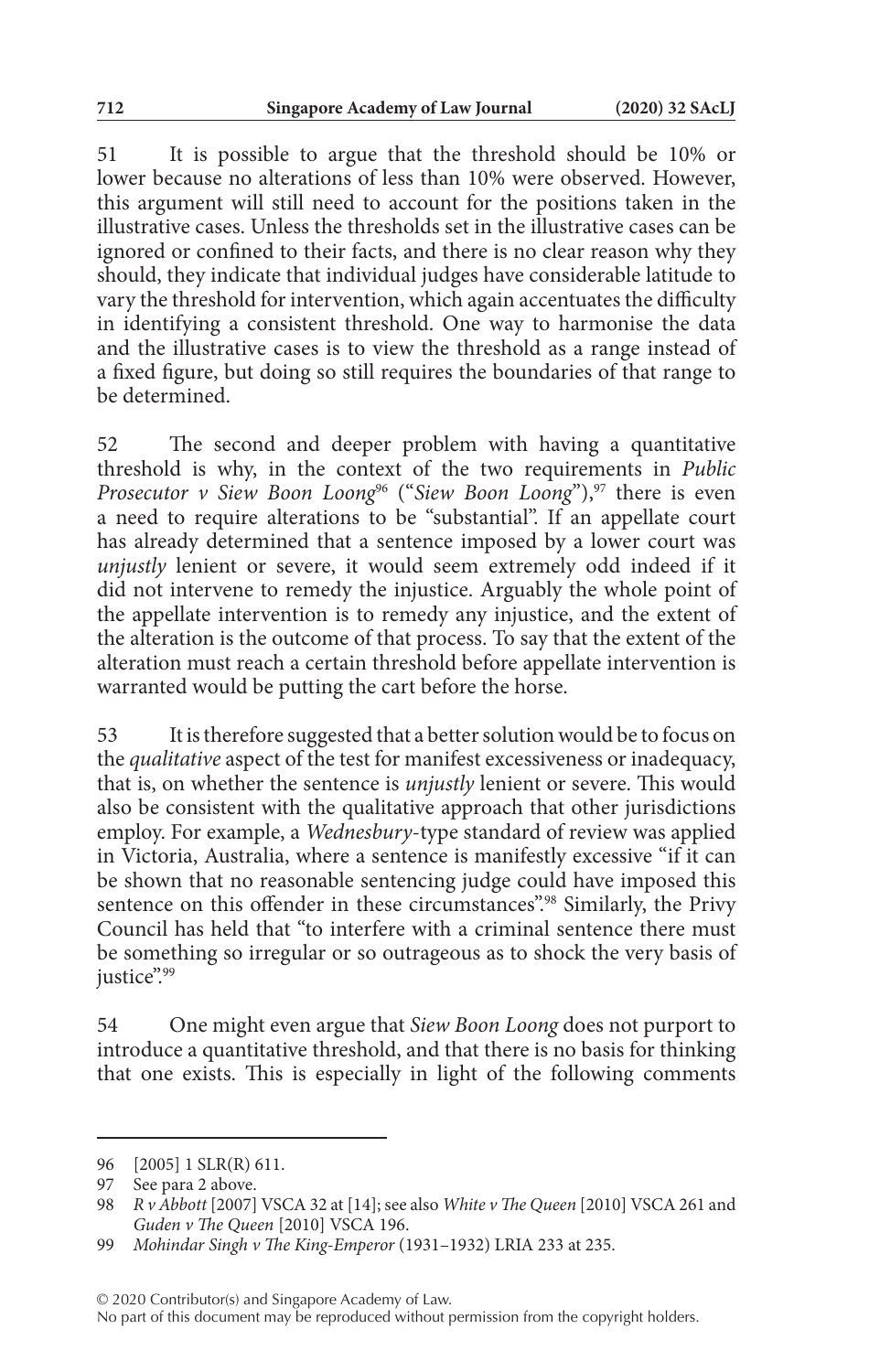Yong CJ made in *Soong Hee Sin v Public Prosecutor*100 (which he reiterated in *Siew Boon Loong*):101

> [Any] attempt to reduce the law of sentencing into a rigid and inflexible mathematical formula in which all sentences are deemed capable of being tabulated with absolute scientific precision [will] be highly unrealistic. … In my view, the regime of sentencing is a matter of law which involves a hotchpotch of such varied and manifold factors that no two cases can ever be completely identical in this regard. While past cases are no doubt helpful and sometimes serve as critical guidelines for the sentencing court, that is also all that they are, *ie* mere guidelines only. … At the end of the day, every case which comes before the courts must be looked at on its own facts, each particular accused in his own circumstances, and counsel be kept constantly and keenly apprised of the fact that it is just not possible to categorise cases based simply on mere numerals and decimal points.

55 Although these remarks were made in the context of determining the appropriate sentence for an offender, they are equally applicable in the context of appellate intervention as well. It is thus unfortunate that the phrases "substantial alterations" and "minute corrections" were also used in *Siew Boon Loong*. Yong CJ was cautioning against the "lore of nicely calculated less or more" in matters of sentencing,102 which one can intuitively appreciate with an extreme example: it would seem ridiculous to increase a ten-year imprisonment sentence by two days. However, appeals against sentence are never this extreme, and the decision on whether to intervene is less clear cut. The problem with cautioning against the "lore of calculated less or more" is that questions of "how much less" or "how much more" remain. It is suggested that the underlying thrust of Yong CJ's guidance was that the discretion of the sentencing judge should not be readily interfered with unless there has been an unjust factor, and perhaps that should be the main consideration of appellate courts in deciding whether a sentence is manifestly excessive or inadequate.

56 Given the above discussion, perhaps the illustrative cases are best interpreted as instances where the appellate court did not find the offender's sentence *unjust*, even though the sentence was higher or lower than what the appellate court would have imposed. This reconciles the illustrative cases with the anomalies, while implying that there is some room for individual judge's sentencing tendencies. After all, sentencing guidelines are not tramlines. It is further suggested that the grounds of manifest excessiveness or inadequacy should not be liberally invoked, and that appellate courts should be slow to intervene when the

<sup>100</sup> [2001] 1 SLR(R) 475.

<sup>101</sup> *Soong Hee Sin v Public Prosecutor* [2001] 1 SLR(R) 475 at [12], cited in *Public Prosecutor v Siew Boon Loong* [2005] 1 SLR(R) 611 at [23].

<sup>102</sup> *Public Prosecutor v Siew Boon Loong* [2005] 1 SLR(R) 611 at [22].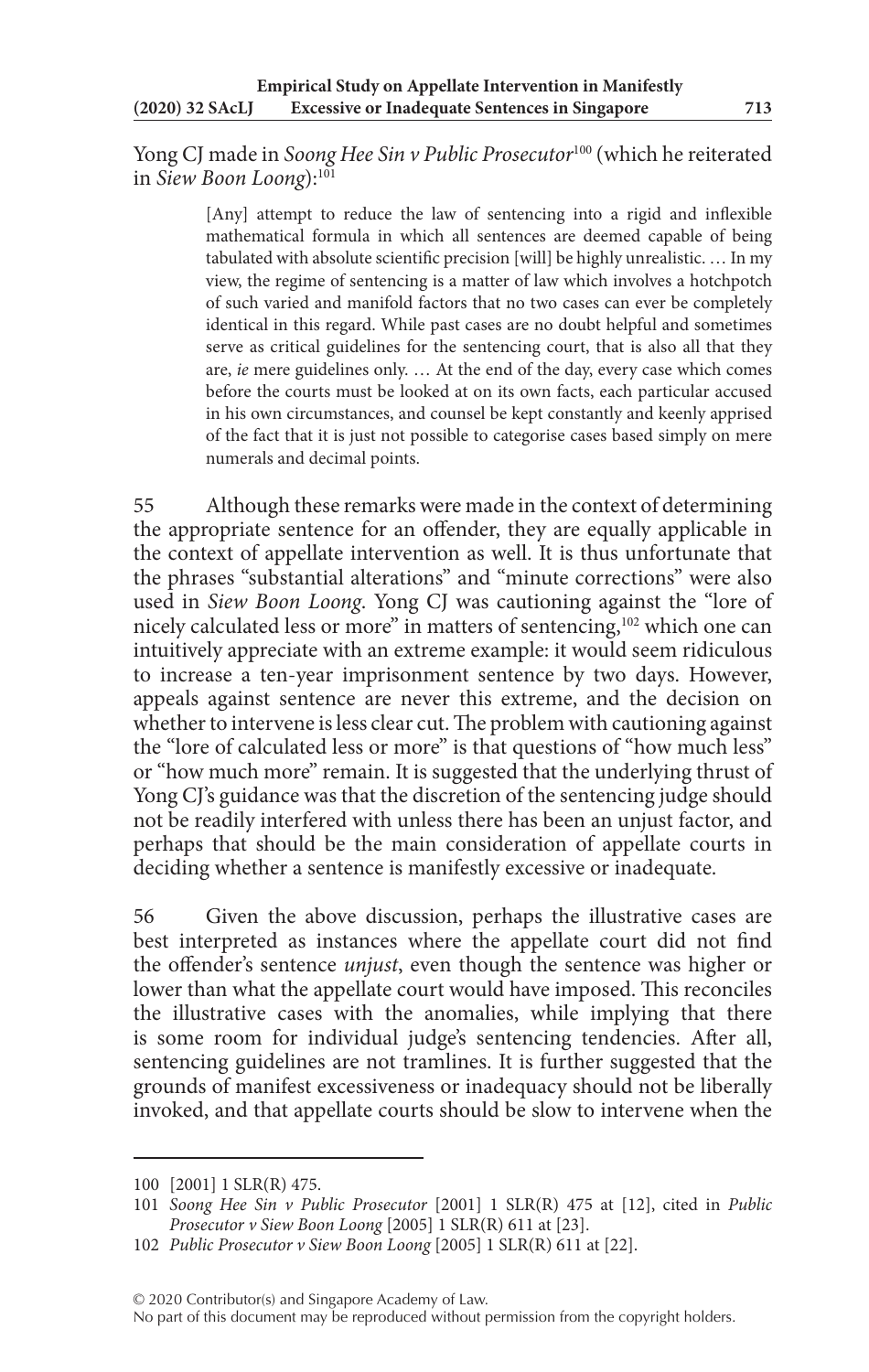sentencing judge has committed no error. Unduly strict supervision may result in judges being overly concerned about whether their sentences get appealed against and overturned,<sup>103</sup> which in turn results in sentences being clustered around a range that is narrower than desired.

## *B. Clearly segregating errors and manifest excessiveness or inadequacy*

57 This article's second suggestion is that courts should clearly state the primary ground on which they intervene to avoid problems associated with conflating different grounds of appeal.<sup>104</sup> This is particularly important where a sentence imposed in error *is also* manifestly excessive or inadequate. Since the role of the appellate court in such situations is to provide guidance by identifying and correcting the error instead of scrutinising the severity or leniency of the sentence imposed *per se*, the primary ground of appellate intervention would be that of a sentencing error. The fact that the sentence was manifestly excessive or inadequate is secondary because the presence of an error *alone* warrants appellate intervention. Since there was a problem with the process, there is no point scrutinising the result. Relatedly, courts may also wish to refrain from using reasons that are more accurately classified as sentencing errors (such as giving improper weight to certain sentencing factors)<sup>105</sup> to justify finding a sentence to be manifestly excessive or inadequate.

### *C. Situations involving a manifestly excessive or inadequate sentence*

58 Since hitherto most reasons for appellate intervention on the grounds of manifest excessiveness or inadequacy actually evince a sentencing error, there will likely be fewer circumstances in which the ground of manifest excessiveness or inadequacy should be invoked. While it is difficult to come up with a principled general rule for *all* future appeals, several situations where this may be pleaded are where:

> (a) The case is unprecedented<sup>106</sup> (or where there are few precedents directly on point) $107$  and the appellate court is of the opinion that the starting point set by the sentencing judge is inappropriate and requires substantial alteration.

<sup>103</sup> The Right Honourable Sir Anthony Hooper, "Sentencing: Art or Science" (2015) 27 SAcLJ 17 at 17–18 and 19, paras 5 and 11.

<sup>104</sup> See paras 29–31 above.

<sup>105</sup> See para 9 above.

<sup>106</sup> *Public Prosecutor v Wang Minjiang* [2009] 1 SLR(R) 867 at [3].

<sup>107</sup> See, *eg*, *Idya Nurhazlyn bte Ahmad Khir v Public Prosecutor* [2014] 1 SLR 756 at [29].

No part of this document may be reproduced without permission from the copyright holders.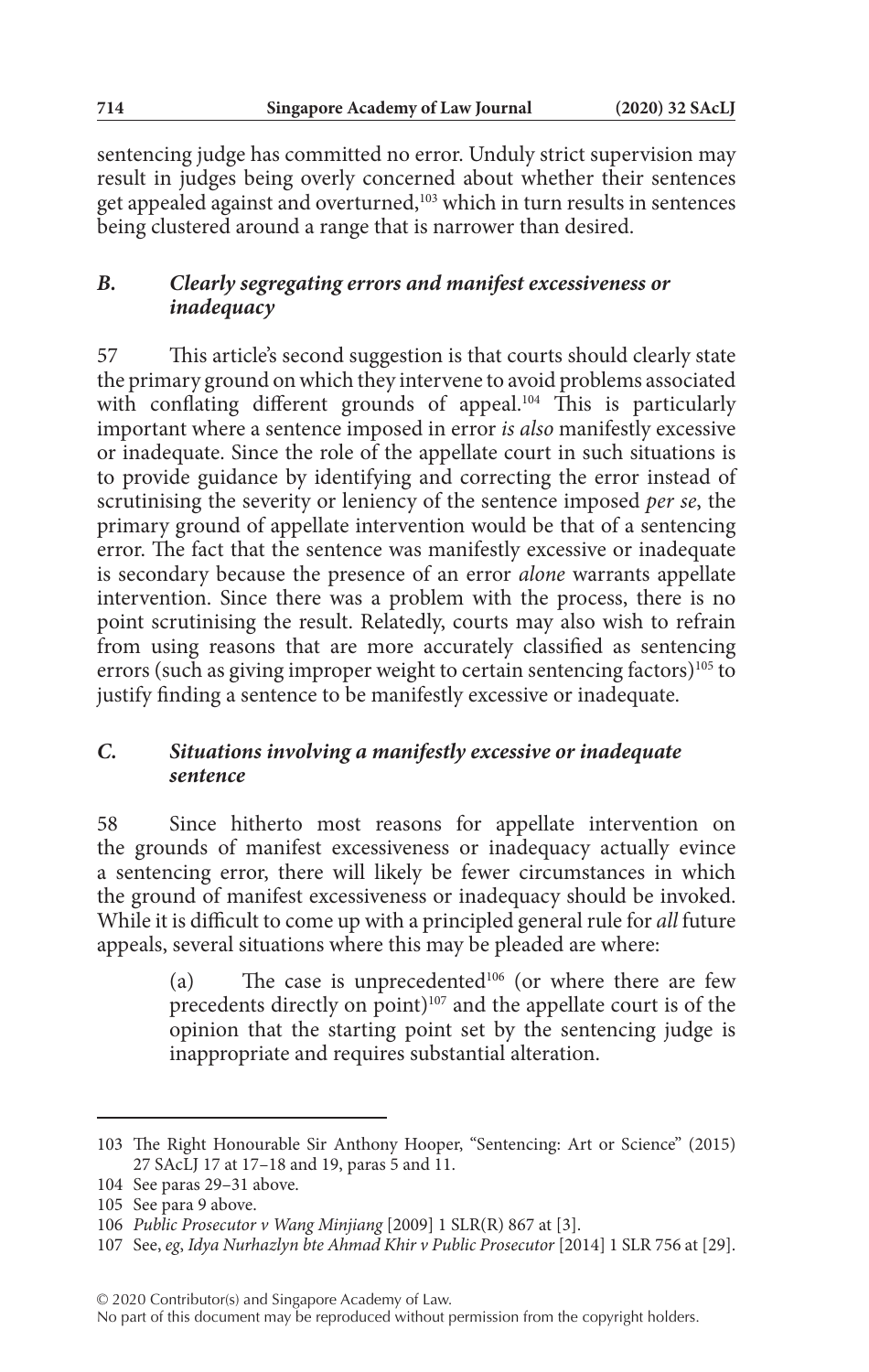(b) The precedents do not indicate any clear sentencing norm,108 where there have been no reported decisions at the appellate level,<sup>109</sup> or where past sentences imposed have been inconsistent with each other.<sup>110</sup> In such scenarios, the court may wish to provide guidance in the form of a guideline judgment. In the event that the doctrine of prospective overruling is not applied,<sup>111</sup> the sentence below may be altered if it is manifestly excessive or inadequate according to the new guidelines.

(c) The court is of the opinion that the existing precedents or benchmarks need to be recalibrated, $112$  possibly in light of changing policy concerns. For example, in *Ding Si Yang v Public Prosecutor*, 113 the court recalibrated the sentencing norms for bribery upwards in light of the increased lucrativeness and anonymity of match-fixing offences as well as the increased potential for reputational harm to Singapore.<sup>114</sup>

(d) The sentencing judge does not give sufficient reasons for his or her decision such that the appellate court cannot assess the propriety of the judge's reasoning process, and that accordingly, the only grounds of appeal on which the sentence may be modified is the grounds of manifest excessiveness or inadequacy.<sup>115</sup>

(e) The extraordinary circumstances of the case demand a higher or lower sentence be imposed. This would include cases where appellate court wishes to exercise judicial mercy.

59 The aforementioned scenarios are not intended to be exhaustive, and more may be added to the list over time. Scenarios  $(a)$ – $(c)$  involve the setting or recalibration of sentencing guidelines, and the number of successful appeals in such situations is likely to be relatively low compared to the other grounds of appeal, and will decrease over time. As courts continue to develop guidelines for more offences, there will be fewer opportunities for these scenarios to arise. Furthermore, once guidelines are issued for a particular offence, they are unlikely to require regular recalibration. Scenarios (d)–(e) involve a change in sentence in

<sup>108</sup> See, *eg, Yap Ah Lai v Public Prosecutor* [2014] 3 SLR 180 at [10].

<sup>109</sup> See, *eg*, *Public Prosecutor v Nelson Jeyaraj s/o Chandran* [2011] 2 SLR 1130 at [44].

<sup>110</sup> See, *eg*, *Adam bin Darsin v Public Prosecutor* [2001] 1 SLR(R) 709 at [14].

<sup>111</sup> *Public Prosecutor v Hue An Li* [2014] 4 SLR 661 at [124]–[125].

<sup>112</sup> *Public Prosecutor v GS Engineering & Construction Corp* [2017] 3 SLR 682.

<sup>113</sup> [2015] 2 SLR 229.

<sup>114</sup> *Ding Si Yang v Public Prosecutor* [2015] 2 SLR 229 at [57]; see also *Teo Keng Pong v Public Prosecutor* [1996] 2 SLR(R) 890 at [91] where the court held that in non-aggravated cases of molest, a fine would usually be sufficient.

<sup>115</sup> *Public Prosecutor v Lee Cheow Loong Charles* [2008] 4 SLR(R) 961 at [24].

No part of this document may be reproduced without permission from the copyright holders.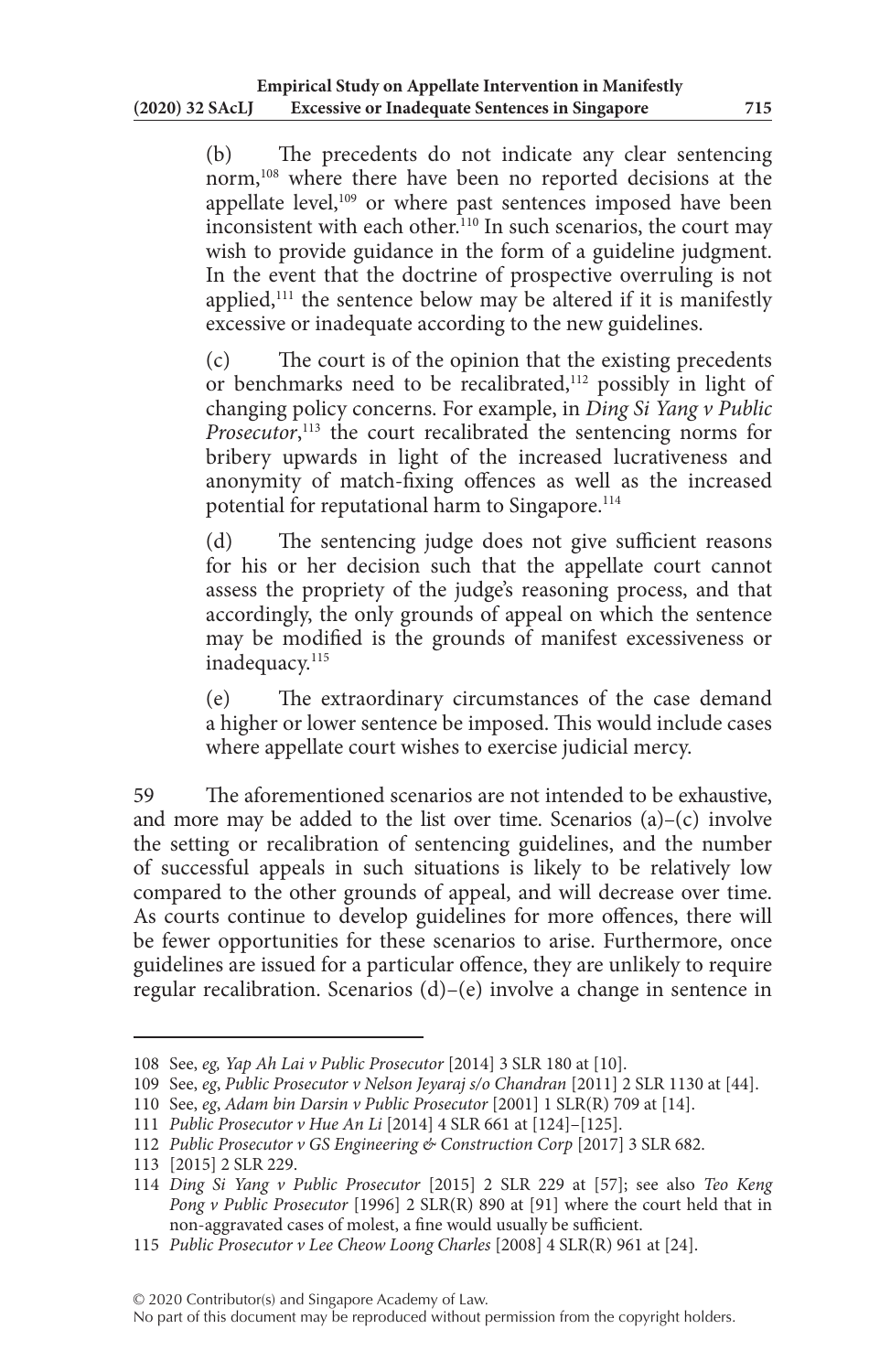light of exceptional or unusual circumstances of the case, which should likewise be rare occurrences.

60 On this note, it is further submitted that scenario (e) helps to integrate the exercise of judicial mercy into the statutory framework. The courts have stated that they have a residuary discretion to exercise mercy in appropriate cases, which usually takes the form of a substantial reduction in the sentence to be imposed.116 However, it is unclear what the legal basis for this residuary discretion is, especially since s 394 of the CPC does not permit any reduction *other than* where a sentence is wrong in law, against the weight of the evidence, or manifestly excessive.

61 Thus far, the cases have not explored how this residual discretion should be harmonised with the CPC. While one may contend that judicial mercy is a discretionary power or "exceptional jurisdiction"117 that exists outside and above s 394 of the CPC, it would seem odd if discretionary powers can override the clear words of a statute, which might then pave the way for lawyers to urge courts to invoke their inherent or exceptional jurisdiction to override statutes in future cases. It is thus submitted that the better approach for exercising judicial mercy is for the courts to find that the sentence would be manifestly excessive given the offender's personal circumstances, which grounds the exercise of the discretion within s 394 of the CPC. This is merely an application of the oft-repeated notion that a sentence must be calibrated not just to the offence but to the offender.

### *D. Reorganising the grounds of appeal against sentence*

62 Finally, while only tangentially related to the issue of manifestly excessive or inadequate sentences, this article further proposes that the grounds of appeal not found in s 394 of the CPC, *viz*, where (a) the sentence wrong in principle; (b) the judge made the wrong decision as to the proper factual matrix; and (c) the judge erred in appreciating the material before him or her (henceforth referred to as "non-statutory grounds"), should not be treated as disjunctive grounds of appeal that co-exist with s 394. Instead, they should be treated as *examples* of the grounds of appeal found under s 394.

63 There are two main reasons for doing so. Firstly, this is in line with s 394 of the CPC, where the phrase "set aside *only* where …" [emphasis added] suggests that no additional grounds of appellate

<sup>116</sup> *Chng Yew Chin v Public Prosecutor* [2006] 4 SLR(R) 124 at [50]–[62]; *Chew Soo Chun v Public Prosecutor* [2016] 2 SLR 78 at [28].

<sup>117</sup> *Chew Soo Chun v Public Prosecutor* [2016] 2 SLR 78 at [23].

No part of this document may be reproduced without permission from the copyright holders.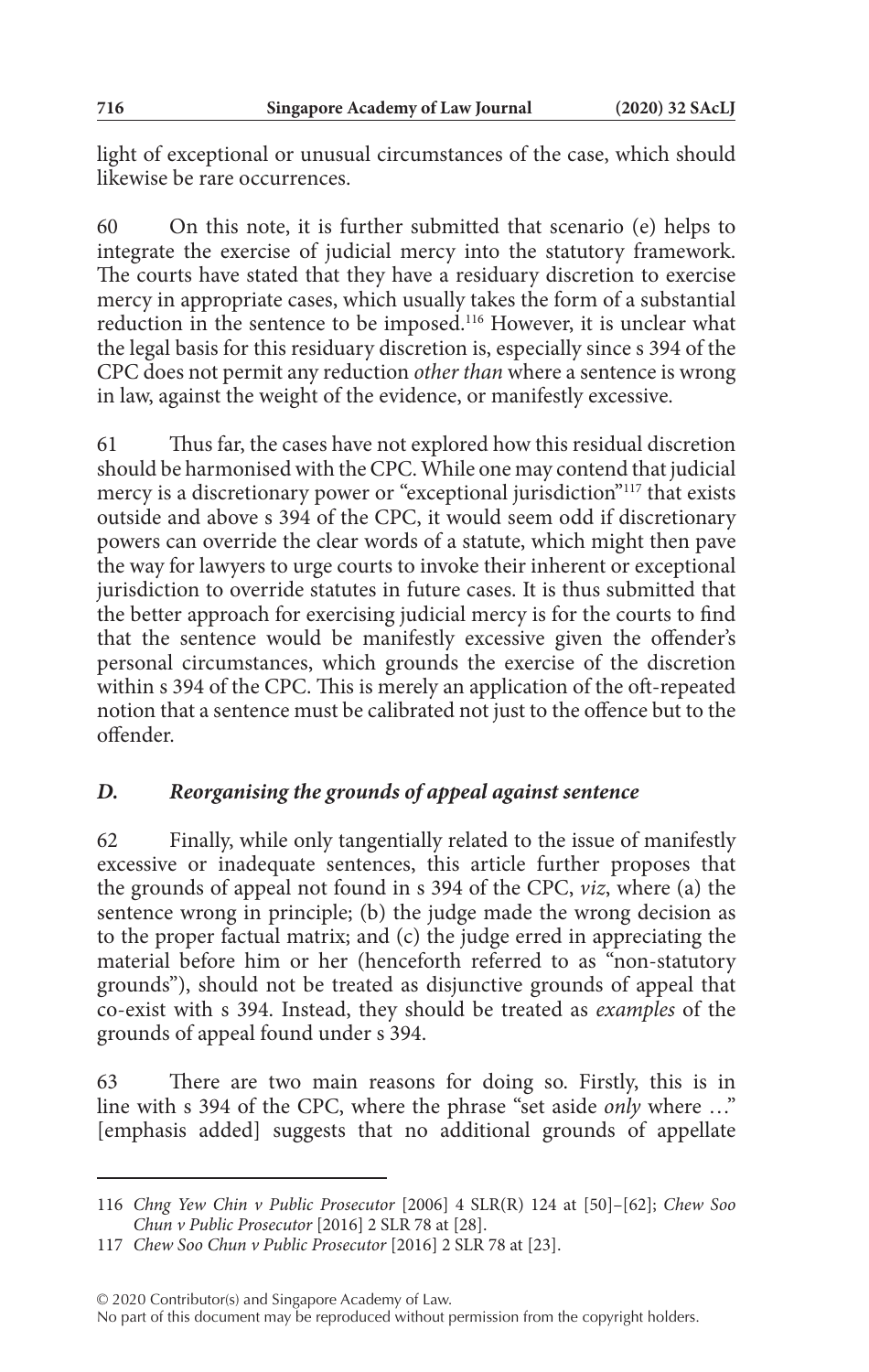intervention can be accommodated unless they fit within either "wrong in law", "against the weight of the evidence", or "manifestly excessive or inadequate". Interestingly, the three categories of sentencing errors were only first mentioned in the 1986 decision in *Tan Koon Swan v Public Prosecutor*, 118 where the Court of Appeal adopted them from *Archbold: Criminal Pleading, Evidence and Practice* without explaining how these grounds fit within the CPC in force at that time.<sup>119</sup>

64 It is suggested that the three non-statutory grounds can easily fit into s 394 of the CPC. A sentence that is wrong in principle can be classified as a sentence that is "wrong in law". The word "law" is not defined in the CPC, although the ordinary sense of the word appears to include both statute *and* common law principles.120 Thus, a sentence that fails to consider or apply sentencing principles that are established in case law can rightly be regarded as being wrong in law. Further, sentences imposed where the judge failed to appreciate the proper factual matrix or the material before him may be regarded as sentences that are "against the weight of the evidence". It is submitted that this approach is better than the current framework with five disjunctive grounds of appeal because it preserves the integrity of s 394 of the CPC.

65 Another reason why the non-statutory grounds can be subsumed under s 394 of the CPC is because the courts do not rigidly apply the non-statutory grounds. This is supported by three observations: Firstly, the appellate courts do not always specify the grounds of error on which it intervenes, and sometimes merely points out the error made by the sentencing judge.<sup>121</sup> Secondly, errors in appreciating the proper factual matrix or the material before the judge have been treated collectively as "factual errors".122 Thirdly, the Court of Appeal has broadly referred to the grounds of error as "a decision made in error",<sup>123</sup> which suggests that a degree of generality in approaching the grounds of error is permissible. In any case, there is little utility in determining what *kind* of error has been committed. Instead, it suffices to focus *how exactly* the judge had erred. Therefore, the grounds of appeal should be reorganised as recommended

<sup>118</sup> [1985–1986] SLR(R) 976.

<sup>119</sup> *Tan Koon Swan v Public Prosecutor* [1985–1986] SLR(R) 976 at [3], Referring to a passage in *Archbold: Criminal Pleading, Evidence and Practice 2009* (P J Richardson ed) (London: Sweet & Maxwell, 2009) at paras 7-136–7-143 which mentions the three additional grounds accepted today. Section 261 of the then Criminal Procedure Code (Cap 68, 1985 Rev Ed), which is the equivalent of s 394 of today's Criminal Procedure Code (Cap 68, 2012 Rev Ed), was not discussed.

<sup>120</sup> *Public Prosecutor v Manogaran s/o R Ramu* [1996] 3 SLR(R) 390 at [65]–[66].

<sup>121</sup> See, *eg*, *Mohamad Fairuuz bin Saleh v Public Prosecutor* [2015] 1 SLR 1145 at [78]; see also *Public Prosecutor v Ang Seng Thor* [2011] 4 SLR 217.

<sup>122</sup> See *Public Prosecutor v Tee Fook Boon Andrew* [2011] SGHC 192 at [26].

<sup>123</sup> *Public Prosecutor v Tan Kei Loon Allan* [1998] 3 SLR(R) 679 at [33].

No part of this document may be reproduced without permission from the copyright holders.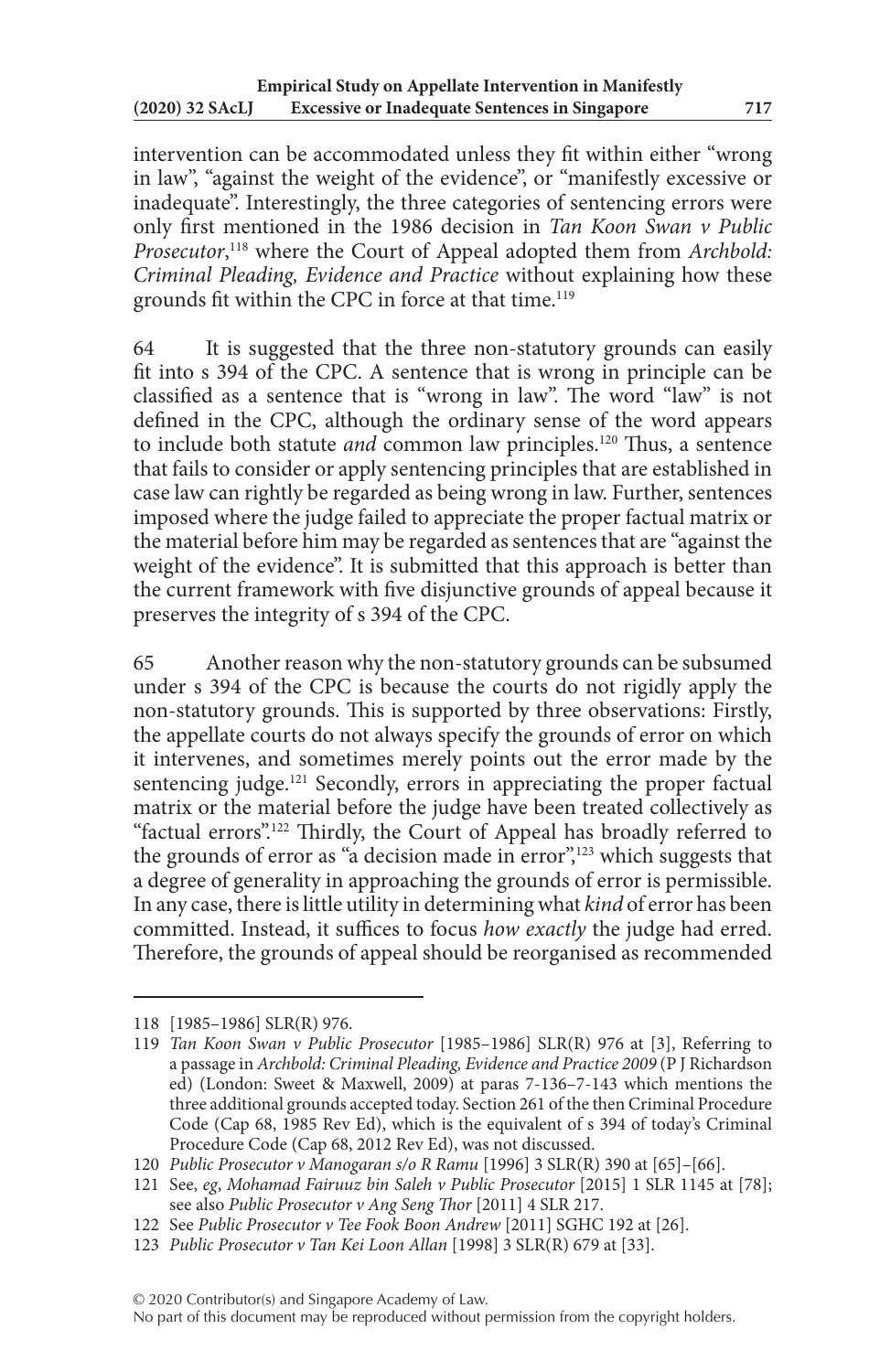above to harmonise the current common law practice with s 394 of the CPC.

## **VI. Conclusion**

66 This article has sought to review the law and practice of appellate intervention from both a qualitative and quantitative perspective. It differs from Kow's earlier commentary<sup>124</sup> in that it did not observe any indication of a quantitative threshold that must be crossed before appellate intervention is warranted on the grounds of manifest excessiveness or inadequacy, although this difference may be partly due to the fact that cases with no written grounds of decision were excluded from this present review. Regardless, this article has suggested that any quantitative guidelines should be discarded in favour of a qualitative approach that focuses on whether the lower court's sentence is just, and whether the sentencing judge's discretion should be interfered with. The survey of the cases also uncovered several other inconsistencies in the area of sentencing that hopefully can be addressed, such as the distinction between sentencing errors and the grounds of manifest excessiveness or inadequacy, and how to harmonise the current grounds of appellate intervention with s 394 of the CPC.

67 This study also uncovers several pertinent issues for further consideration that are beyond the scope of this article to discuss. For example, should courts consider providing more detailed *qualitative* guidelines for determining when a sentence is manifestly excessive or inadequate? Furthermore, with the increasing number of guideline judgments, are judges likely to impose sentences that are clustered around a specific range, and if so, should the threshold for manifestly excessive or inadequate sentences remain the same in this context? And where the appellate courts intervene on a manifestly excessive or inadequate sentence, should there be a principle of "minimal intervention", where the sentence is enhanced or reduced by *as little as possible* to bring it within the acceptable range?

68 Consistency in sentencing reflects the legitimacy and integrity of the criminal justice system and increases the confidence that may be placed therein. As the courts strive for a robust approach in sentencing, clarity and consistency in the appellate review of sentences cannot be

<sup>124</sup> See para 15 above.

<sup>© 2020</sup> Contributor(s) and Singapore Academy of Law.

No part of this document may be reproduced without permission from the copyright holders.